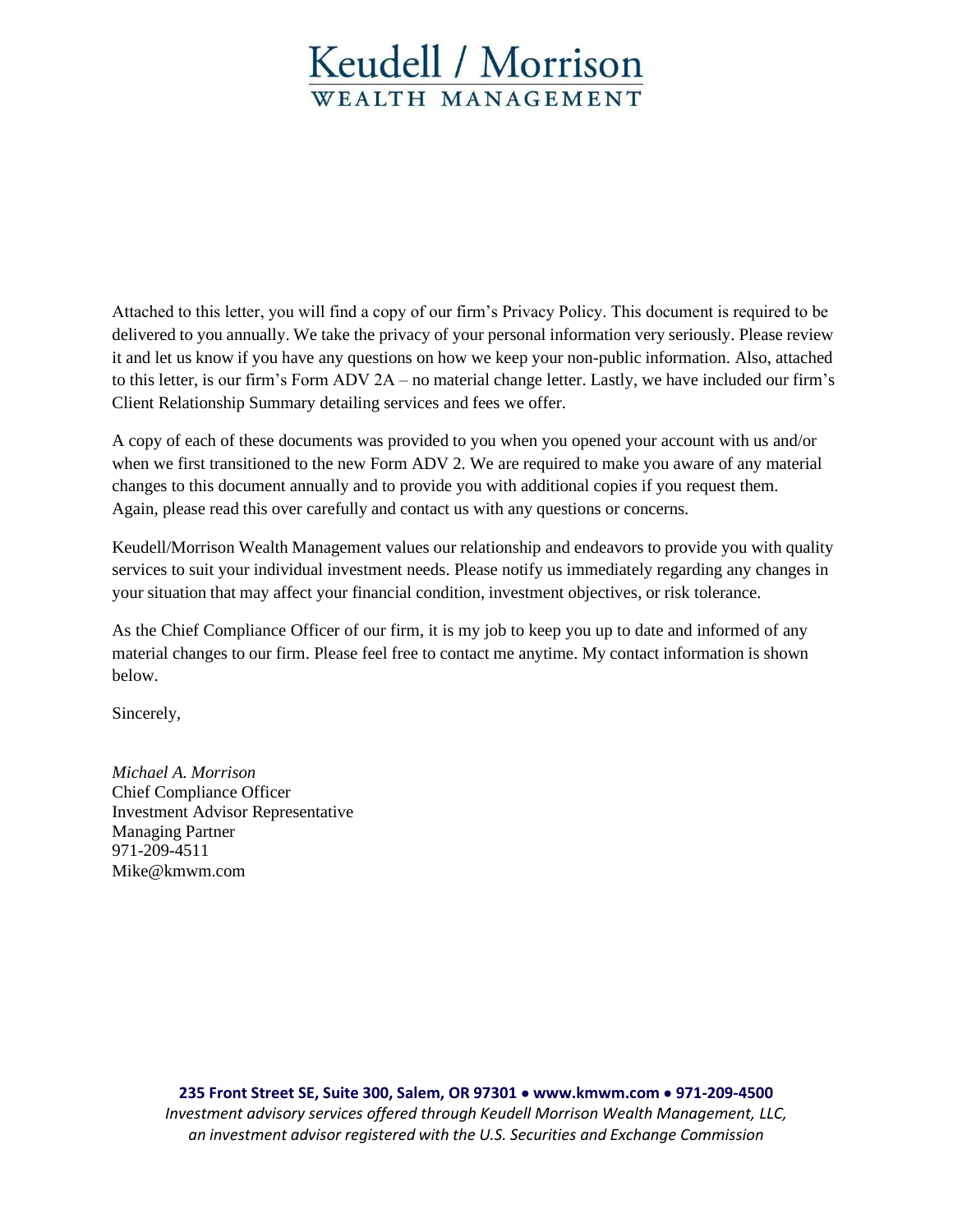## KEUDELL MORRISON WEALTH MANAGEMENT, LLC

#### NOTICE OF PRIVACY PRACTICES

Keudell Morrison Wealth Management, LLC, an investment advisory firm, is committed to safeguarding the confidential information of its clients. We do collect nonpublic personal information in order to open and administer your accounts with us and to provide you with accurate and pertinent advice. We hold all nonpublic personal information you provide to us in the strictest confidence. If we were to change our Firm policy, we would be prohibited under the law from doing so without advising you first.

We will get your permission first before we share your personal information with most nonaffiliated third parties. However, this does not apply to sharing information with nonaffiliated third parties in connection with maintaining or servicing your account, or administering transactions requested or authorized by you. You may direct us not to make disclosures (other than disclosures required by law) regarding nonpublic personal information to our financial marketing partners. You also have the right to opt out of having your information shared with affiliates of Keudell Morrison Wealth Management, LLC If you wish to opt out of disclosures to third parties please contact us at (971) 209-4511.

Keudell Morrison Wealth Management, LLC collects personal information about you from the following sources:

- Applications or other forms.
- Discussions with nonaffiliated third parties.
- Information about your transactions with us or others.
- Questionnaires.
- Tax Returns.
- Estate Planning Documents.

Keudell Morrison Wealth Management, LLC uses your personal information in the following manner:

We do not sell your personal information to anyone. We limit employee and agent access to information only to those who have a business or professional reason for knowing, and only to nonaffiliated parties as permitted by law. (For example, federal regulations permit us to share a limited amount of information about you with a brokerage firm in order to execute securities transactions on your behalf, or so that our Firm can discuss your financial situation with your accountant or lawyer.)

- We will provide notice of changes in our information sharing practices. If, at any time in the future, it is necessary to disclose any of your personal information in a way that is inconsistent with this policy, we will give you advance notice of the proposed change so you will have the opportunity to opt out of such disclosure.
- We maintain a secure office and computer environment to ensure that your information is not placed at unreasonable risk.
- For nonaffiliated third parties that require access to your personal information, including financial service companies, consultants, and auditors, we also require strict confidentiality in our agreements with them and expect them to keep this information private.
- Federal and state regulators also may review Firm records as permitted under law.
- We do not provide your personally identifiable information to mailing list vendors or solicitors for any purpose.
- Personally identifiable information about you will be maintained during the time you are a client, and for the required time thereafter that such records are required to be maintained by federal and state securities laws. After this required period of record retention, all such information may be destroyed.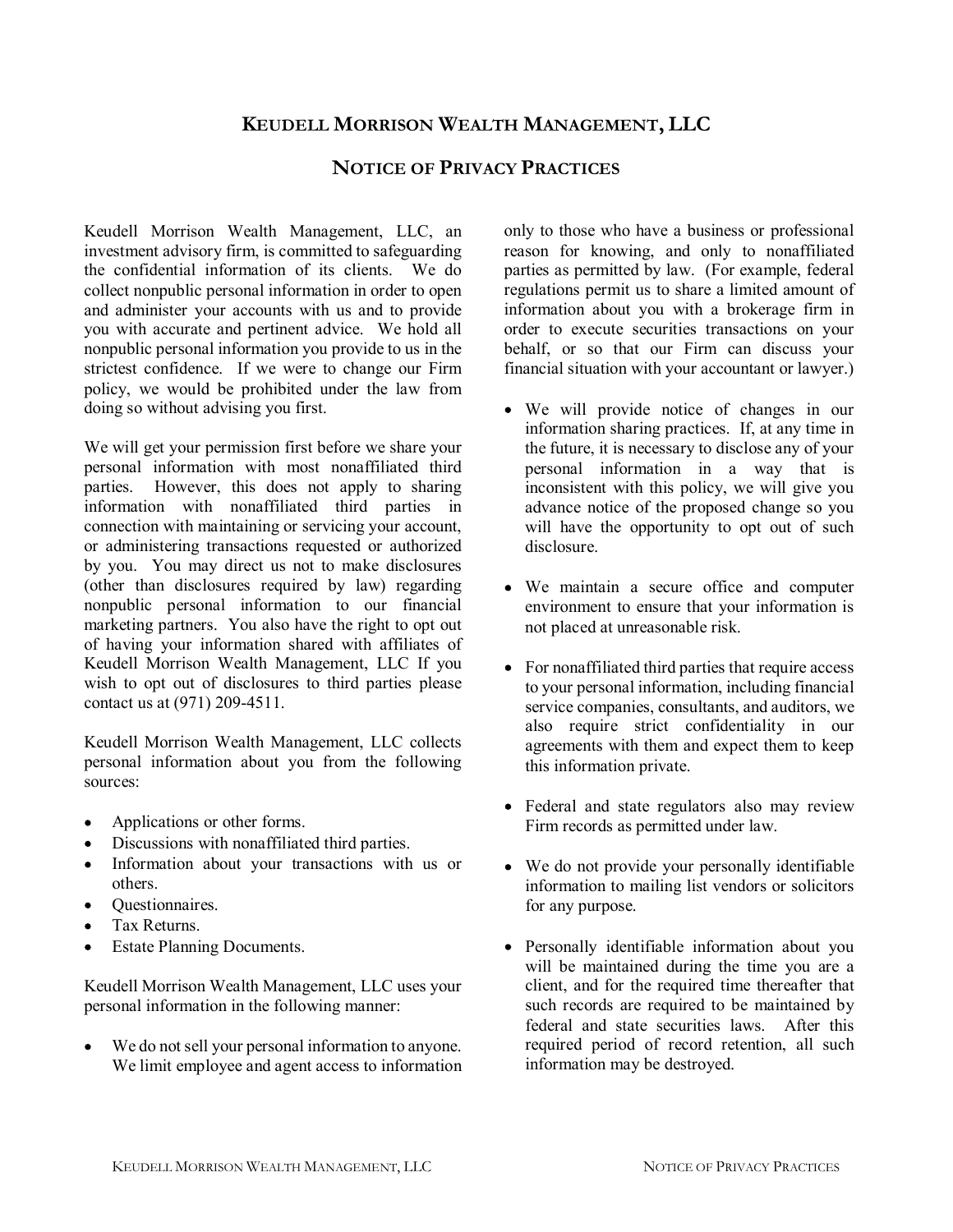<span id="page-2-0"></span>**Item 1 – Cover Page**

# KEUDELL MORRISON WEALTH MANAGEMENT, LLC

235 Front Street SE, Suite 300 Salem, OR 97301

(971) 209-4511

April 22, 2022

<http://www.kmwm.com/>

This Brochure provides information about the qualifications and business practices of Keudell Morrison Wealth Management, LLC. If you have any questions about the contents of this Brochure, please contact us at (971) 209-4511 or [mike@kmwm.com](mailto:mike@kmwm.com). The information in this Brochure has not been approved or verified by the United States Securities and Exchange Commission ("SEC") or by any state securities authority.

Additional information about Keudell Morrison Wealth Management, LLC is available on the SEC's website at www.adviserinfo.sec.gov. The searchable IARD/CRD number for Keudell Morrison Wealth Management, LLC is #292600.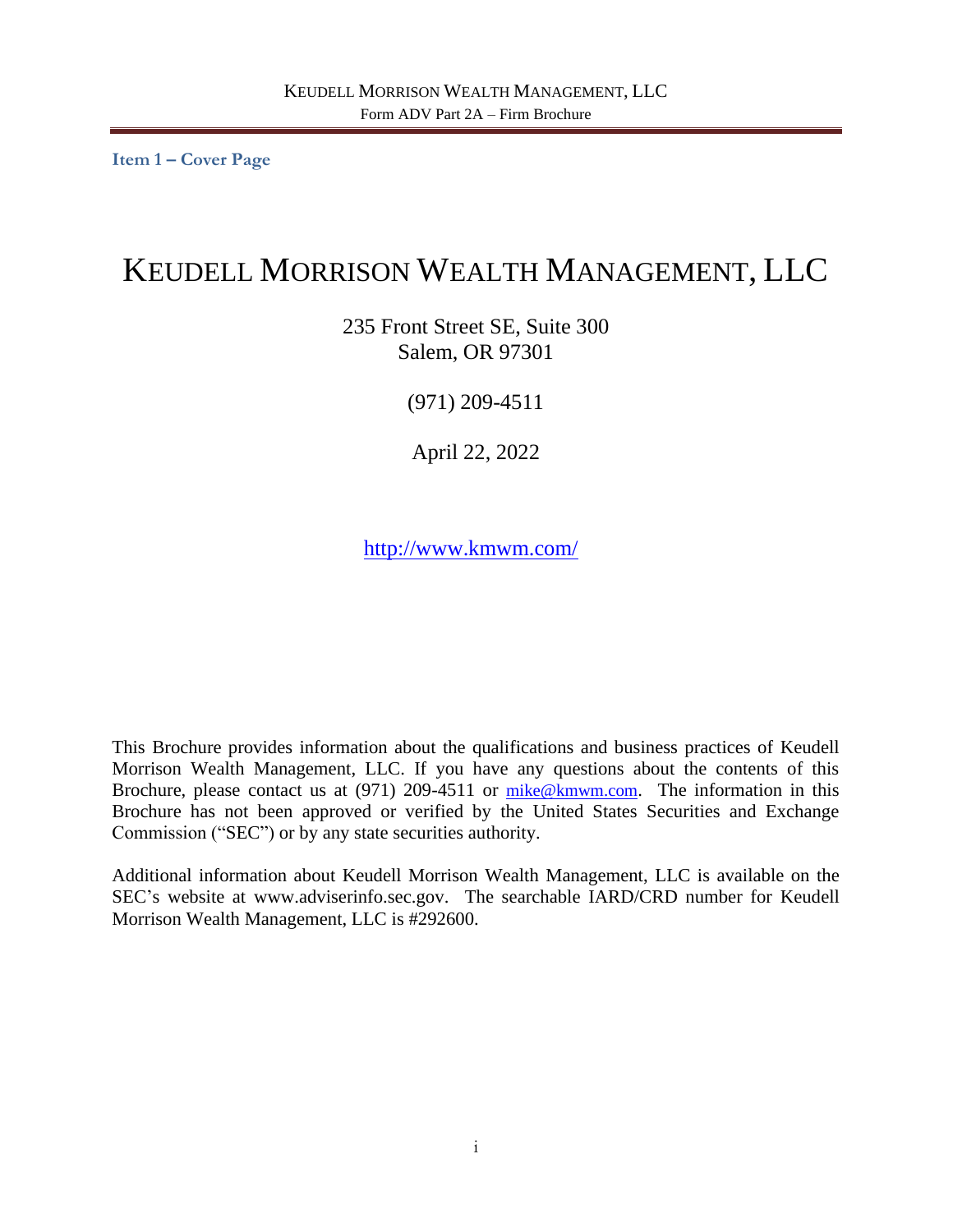### <span id="page-3-0"></span>**Item 2 – Material Changes**

There are the following material changes since the last annual update on February 18, 2021.

The firm has updated it ownership. The firm has updated its fees.

We will ensure that all current clients receive a Summary of Material Changes to this and subsequent Brochures within 120 days of the close of our business' fiscal year. A Summary of Material Changes is also included with our Brochure on the SEC's website at www.adviserinfo.sec.gov. The searchable IARD/CRD number for Keudell Morrison Wealth Management, LLC is #292600. We may further provide other ongoing disclosure information about material changes as necessary and will further provide you with a new Brochure as necessary based on changes or new information, at any time, without charge.

Currently, our Brochure may be requested by contacting Michael Morrison, Chief Compliance Officer of Keudell Morrison Wealth Management, LLC at (971) 209-4511 or [mike@kmwm.com](mailto:mike@kmwm.com). Our Brochure is provided free of charge.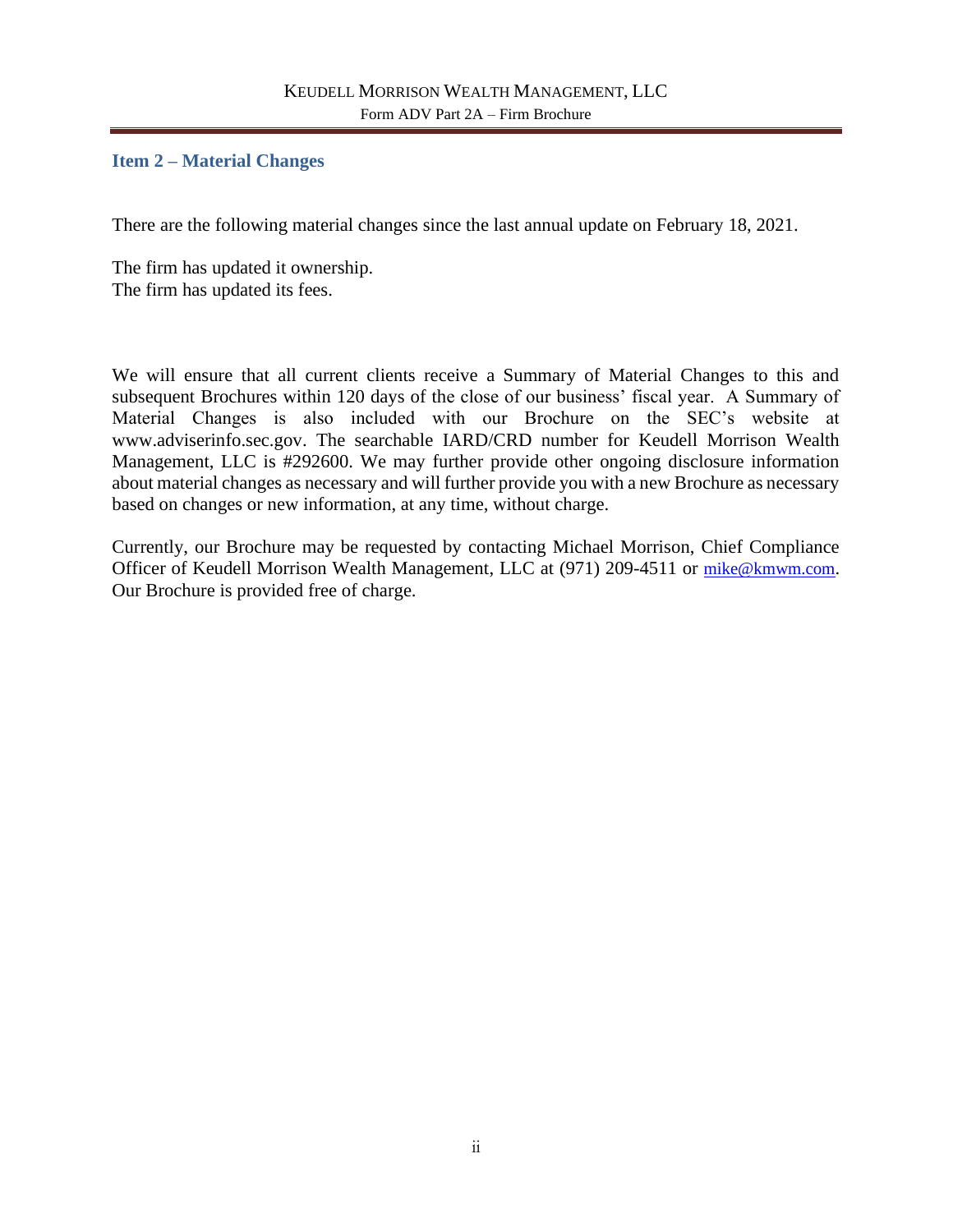# <span id="page-4-0"></span>**Item 3-Table of Contents**

|                                                                                                | <u>Page</u> |
|------------------------------------------------------------------------------------------------|-------------|
|                                                                                                |             |
|                                                                                                |             |
|                                                                                                |             |
|                                                                                                |             |
|                                                                                                |             |
|                                                                                                |             |
|                                                                                                |             |
|                                                                                                |             |
|                                                                                                |             |
|                                                                                                |             |
| Item 11 – Code of Ethics, Participation or Interest in Client Transaction & Personal Trading14 |             |
|                                                                                                |             |
|                                                                                                |             |
|                                                                                                |             |
|                                                                                                |             |
|                                                                                                |             |
|                                                                                                |             |
|                                                                                                |             |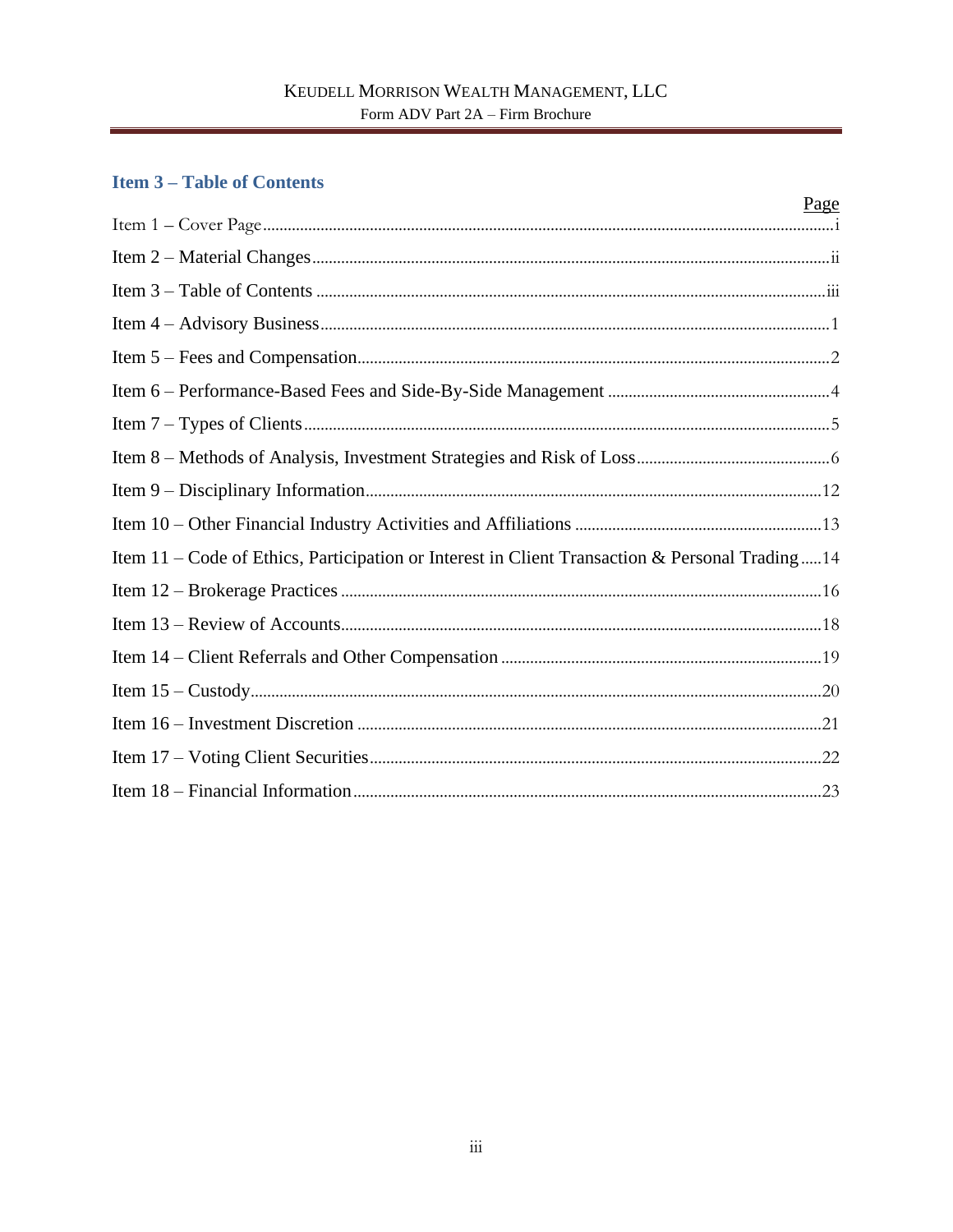#### <span id="page-5-0"></span>**Item 4 – Advisory Business**

- **A** Keudell Morrison Wealth Management, LLC ("Keudell Morrison" "we" or "us") is a registered investment advisor located in Salem, Oregon and registered with the SEC since March 2018. Keudell Morrison's founders and owners are Michael Morrison, Larry Keudell, Joel Blount, Stephanie Smith and Amanda Shine.
- **B** Keudell Morrison serves individuals and businesses in all areas of investment management and financial planning, including asset management, investment consulting, education funding, risk management, tax management, retirement planning, estate planning services, and employee and executive benefits. While we do not provide tax or legal advice, we provide a full range of services coupled in coordination with other advisors such as attorneys and Certified Public Accountants.
- **C** All of our clients may impose restrictions on investing in certain securities, industries, or sectors, but must advise us of any such restrictions in writing. Keudell Morrison provides tailored advisory services to meet our clients' particular needs. We work individually and with other advisers to build and protect our separate account clients' wealth over the long term. We ask you to complete an investor questionnaire to assist us in developing investment objectives that reflect your unique goals, needs, risk tolerance and time horizon. You may have multiple accounts with us, and each may have different investment objectives. We offer to review your questionnaire with you at least annually to be sure the objectives continue to meet your particular needs and goals.

See Item 8 for a description of our investment strategy.

- **D** We offer a Wrap Fee program, as indicated in the Wrap Free Brochure (Appendix 1).
- **E** We manage \$502,665,358 of Client assets on a discretionary basis and \$168,588,210 of Client assets on a non-discretionary basis. This amount was calculated as of December 31, 2021.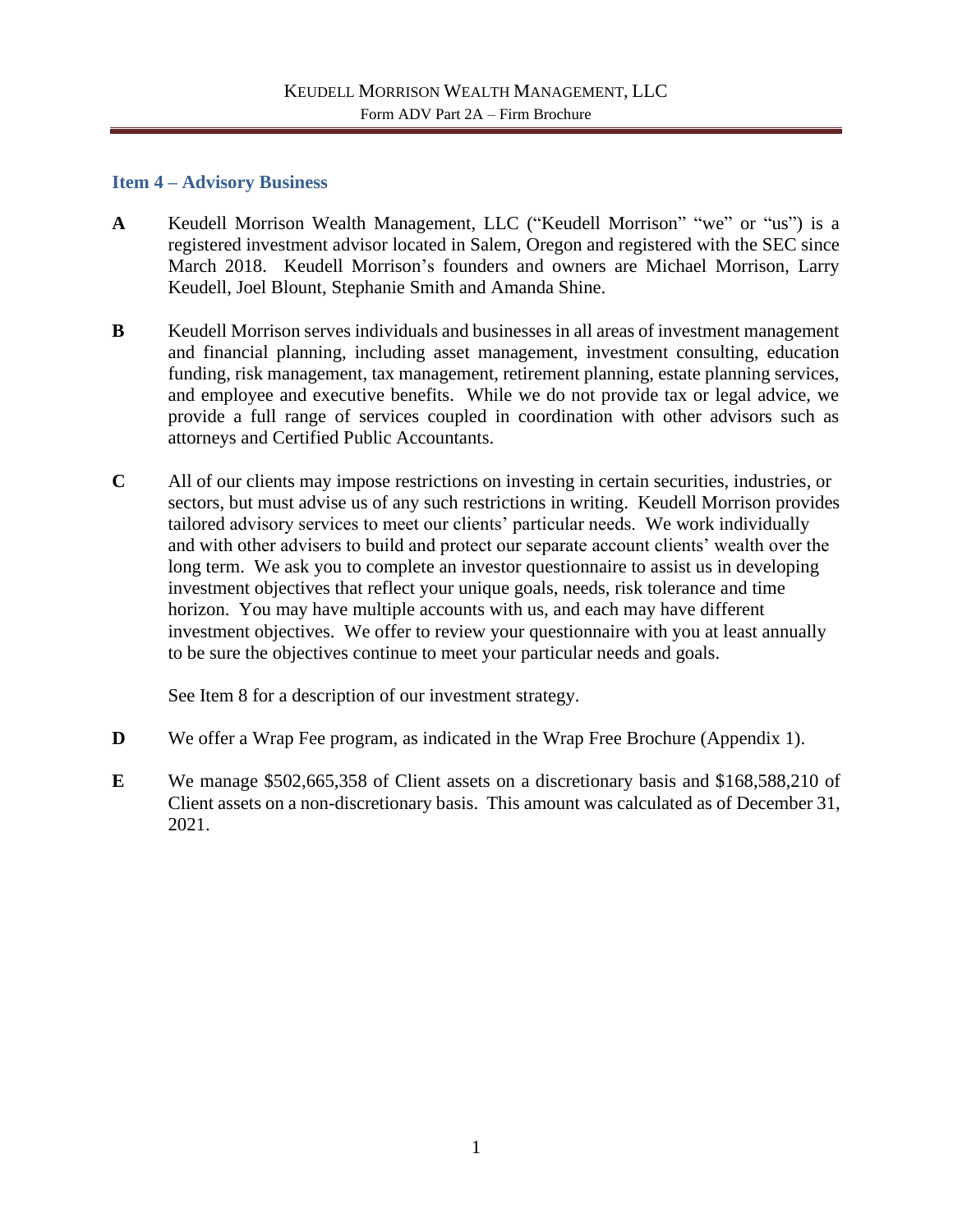#### <span id="page-6-0"></span>**Item 5 – Fees and Compensation**

- **A** Keudell Morrison Wealth Management, LLC charges annual fees for managing Clients' portfolios. The fees charged generally vary between 0.50% and 1.5% of assets under management according to the amount of assets under management and the specific needs of the client; however, fees may be negotiable. Keudell Morrison has an asset minimum of \$500,000. We will make exceptions to this minimum under certain circumstances.
- **B** We bill Client monthly fees in arrears and concurrently send the custodian a notice of the amount of the fee to be deducted from the Client's account. Fees are paid directly to us from the account by the custodian upon our submission of an invoice to custodian. Payment of fees may result in the liquidation of Client's securities if there is insufficient cash in the account. The fee is based on the average daily market value of the Client's account for the preceding month.
- **C** Clients pay brokerage transaction costs and other charges directly to the custodian. See Item 12 – Brokerage Practices. Clients may be required to pay, in addition to Keudell Morrison's fee, a proportionate share of any exchange traded fund's or mutual fund's fees and charges. For example, Mutual fund operating expenses are paid out of the fund and are an additional expense incurred by the Client.
- **D** Clients pay all advisory fees monthly in arrears.

New accounts are pro-rated from the time we begin charging a fee to the Client. Fees for partial months at the commencement or termination of this Agreement will be billed on a pro-rated basis contingent on the number of days the account was open during the month. Additionally, all service agreements may be terminated at any time by providing us with 15 days written notice. Any compensation paid for services beyond the time the agreement was terminated in writing will be refunded to the Client.

If Keudell Morrison has provided the Client a copy of its Form ADV Part 2 less than fortyeight hours prior to entering into any investment advisory contract or if Keudell Morrison provided the Client a copy of its Form ADV Part 2 at the time of entering into the investment advisory agreement, then the Client may terminate the investment advisory agreement without penalty within five business days after entering into the contract. Alternatively, the investment advisory agreement may be terminated at any time by either party by providing 15 days written notice to the other party.

**E** Certain investment advisor representatives of Keudell Morrison are also licensed to sell insurance in one or more states, either through a licensed general insurance agency or as direct agent representative of a specific insurance company. Insurance related business is transacted with advisory Clients and individuals may receive commissions from insurance products sold to Clients. Clients are advised that the fees paid to Keudell Morrison for investment advisory services are separate and distinct from the commissions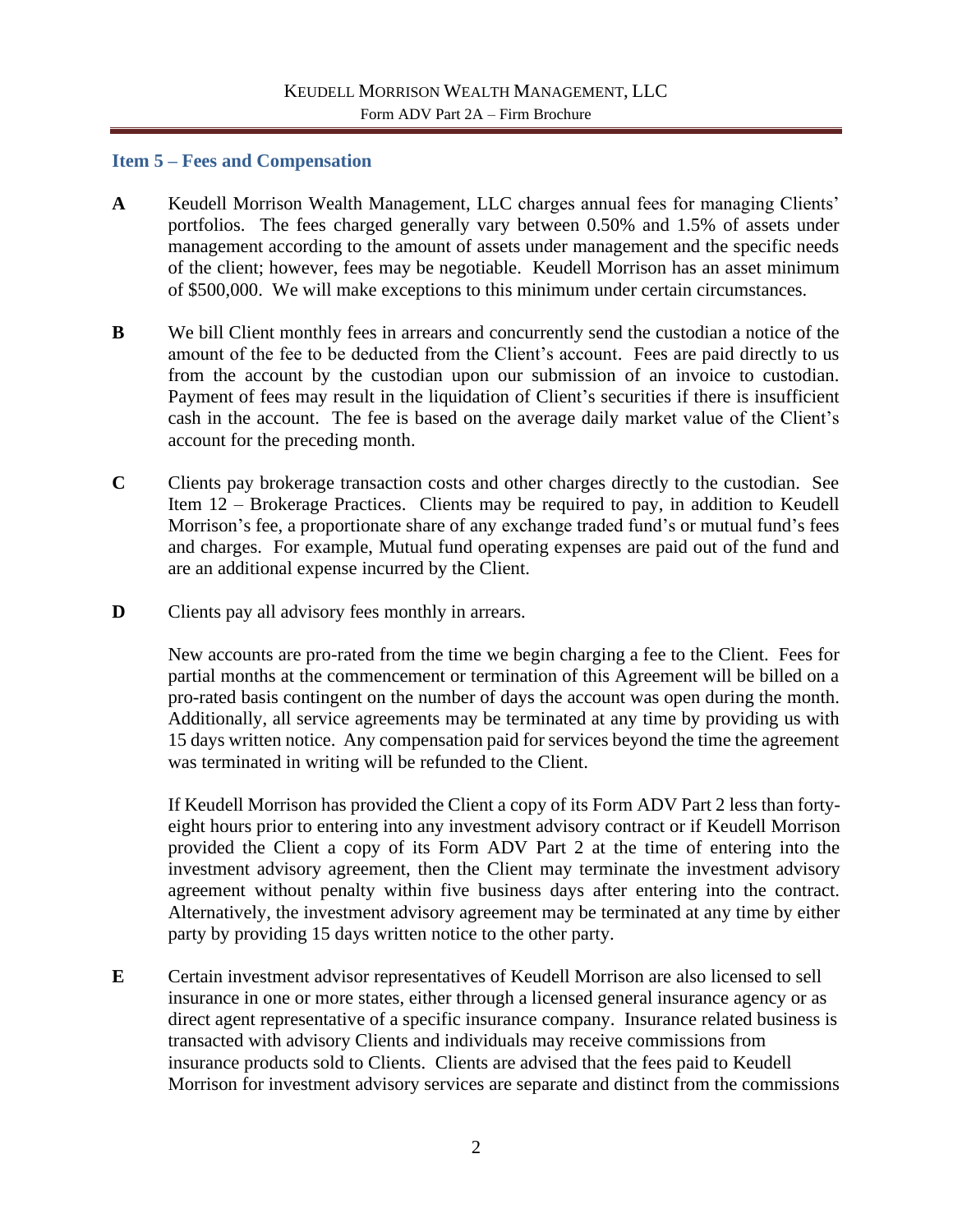earned by any individual for selling Clients other insurance products. If requested by a Client, we will disclose the amount of commission expected to be paid.

The receipt of commissions by an individual associated with the firm presents a conflict of interest. As fiduciaries we must act primarily for the benefit of investment advisory Clients. As such, we will only transact insurance related business with Clients when fully disclosed, suitable, and appropriate. Further, we must determine in good faith that any commissions paid to our representatives are appropriate. Clients are informed that they are under no obligation to use any individual associated with Keudell Morrison for insurance products or services. Clients may use any insurance firm or agent they choose.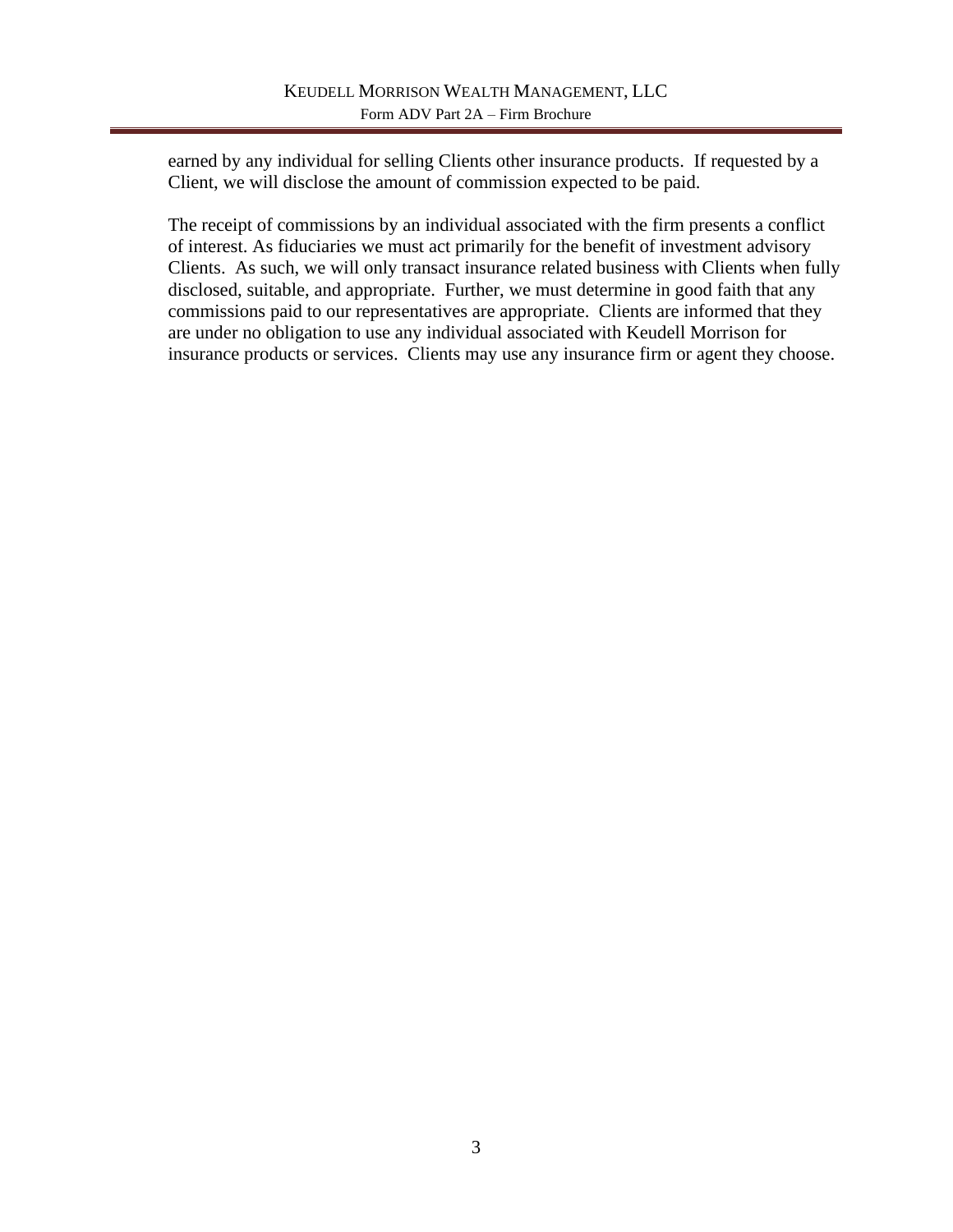# <span id="page-8-0"></span>**Item 6 – Performance-Based Fees and Side-By-Side Management**

Keudell Morrison does not charge any performance-based fees for its services or perform side by side management. Accordingly, this item is not applicable to our firm.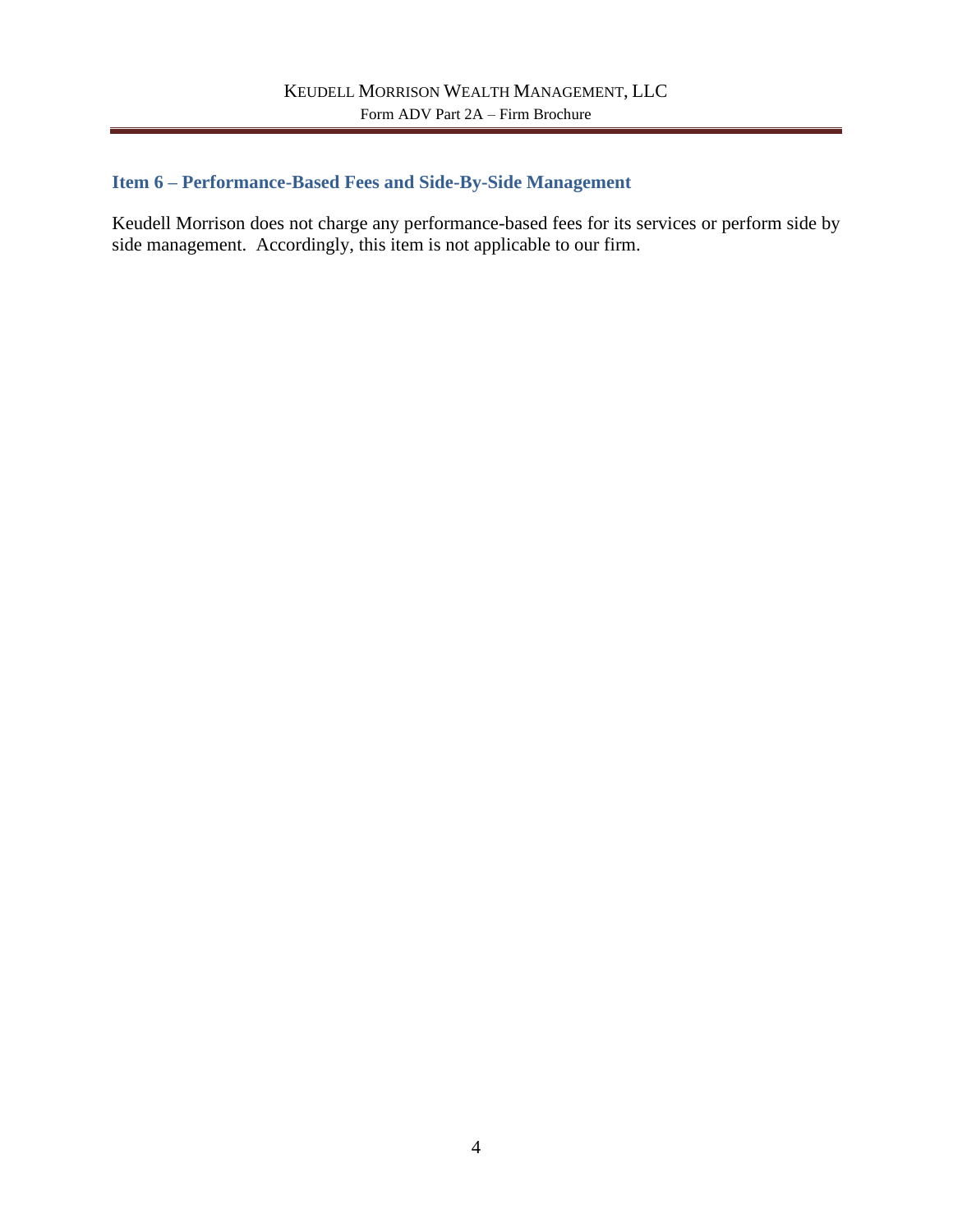## <span id="page-9-0"></span>**Item 7 – Types of Clients**

We provide investment advice to individuals, high net worth individuals, businesses, and not for profit organizations. Because each Client is unique, they must be willing to be involved in the planning and ongoing processes. Such involvement does not have to be time consuming, however we want our Clients to remain informed and have a sense of security about their investments. Keudell Morrison has an asset minimum of \$500,000. We will make exceptions to this minimum under certain circumstances.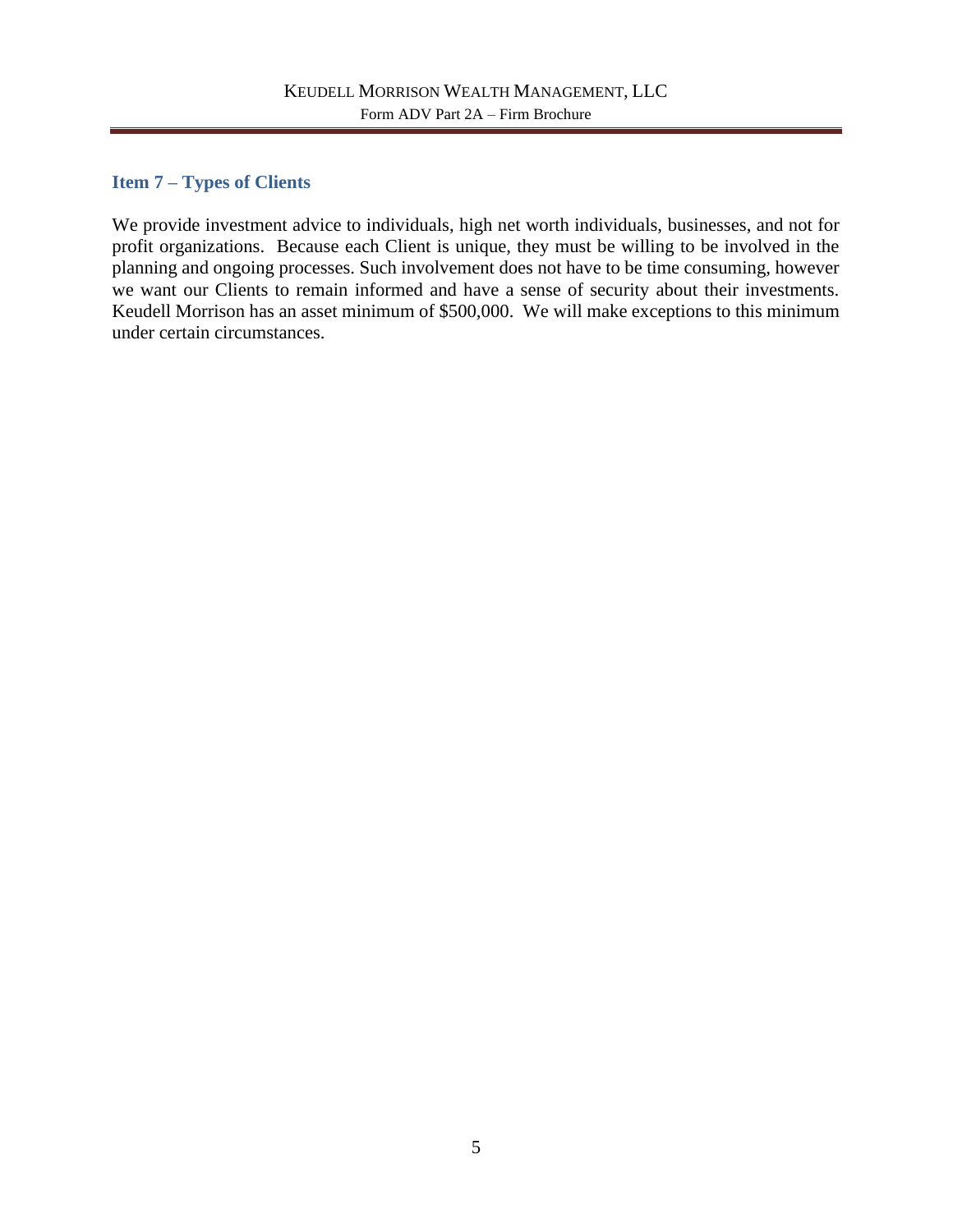## <span id="page-10-0"></span>**Item 8 – Methods of Analysis, Investment Strategies and Risk of Loss**

### **A Our Methods of Analysis and Investment Strategies**

KMWM's investment philosophy is based on Modern Portfolio Theory, which refers to the process of attempting to reduce risk in a portfolio through systematic diversification across asset classes, including but not limited to common stocks, corporate bonds, government bonds, commodities, and real estate investment trusts. We consider ourselves global investment managers and attempt to add additional diversification by including non-U.S. investments to clients' portfolios. We emphasize the analysis of mutual funds, exchange-traded funds, and separately managed accounts (SMA's) in our selection of the investments that comprise our clients' portfolios.

Representatives may use additional methods of analysis to manage the accounts of their clients. Following are typical methods of analysis that representatives may use; however, clients should inquire of their specific representative the particular method the representative intends to use in managing the client's account:

#### **Fundamental Analysis**

Fundamental analysis uses publicly available data in the evaluation of a security's value. Although most analysts use fundamental analysis to value common stocks, this method of valuation can be used for just about any type of security. For example, an investor can perform fundamental analysis on a bond's value by looking at economic factors such as interest rates and the overall state of the economy. He can also look at information about the bond issuer, such as potential changes in credit ratings.

For stocks and equity instruments, this method uses revenues, earnings, future growth, return on equity, profit margins and other data to determine a company's underlying value and potential for future growth. In terms of common stocks, fundamental analysis focuses on the financial statements of the company being evaluated.

Fundamental analysts study anything that can affect a security's value including macroeconomic factors such as the overall economy and industry conditions, and microeconomic factors such as financial conditions and company management. The end goal of fundamental analysis is to produce a quantitative value that an investor can compare with a security's current price, thus indicating whether the security is undervalued or overvalued.

## **Technical Analysis**

Technical analysis is used to attempt to forecast the price movement of virtually any tradable instrument that is generally subject to forces of supply and demand, including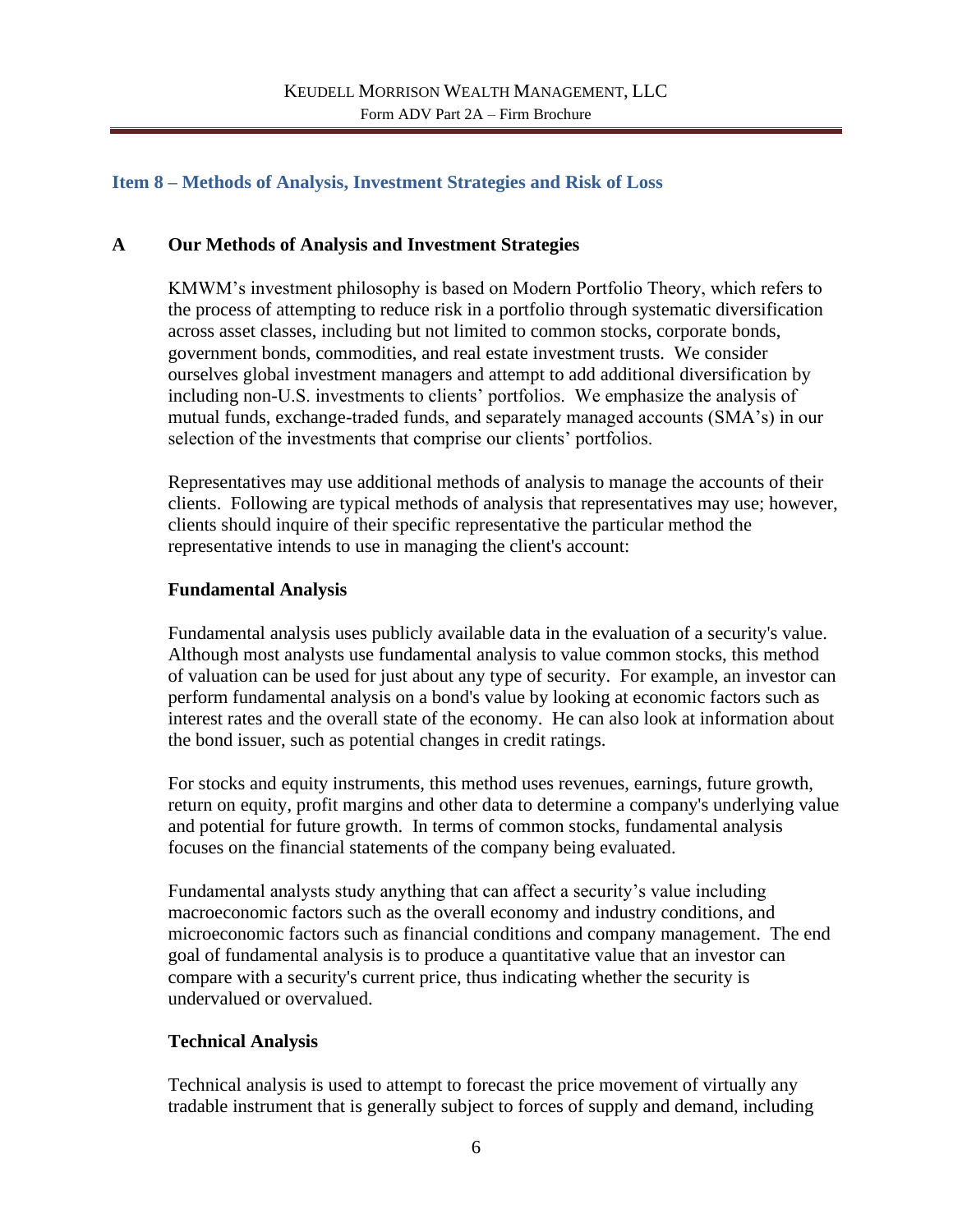common stocks, bonds, futures and currency pairs. In fact, technical analysis can be viewed as simply the study of supply and demand forces as reflected in the market price movements of a security. It is most commonly applied to price changes, but some analysts may additionally track numbers other than just price, such as trading volume or open interest figures.

Over the years, numerous technical indicators have been developed by analysts in attempts to accurately forecast future price movements. Some indicators are focused primarily on identifying the current market trend, including support and resistance areas, while others are focused on determining the strength of a trend and the likelihood of its continuation. Commonly used technical indicators include trend-lines and multiple moving averages, such as the 50-day moving average and the 200-day moving average.

# **Economic (Cyclical) Analysis**

Economic analysis takes into consideration economic cycles in order to predict how various sectors of the market and a market index will perform. Stocks in consumer staples such as food and household products may be appropriate in one cycle while in a period of recovery consumer discretionary stocks may become more attractive. The expectation of rising or falling interest rates during economic cycles can also affect risk premiums. This type of analysis is useful over longer periods of time for portfolio planning and allocation, but does not generally provide a basis for day-to-day investment management.

## **Mutual Fund and ETF Analysis**

In analyzing mutual funds and ETFs, we heavily scrutinize the experience and track record of the portfolio managers to determine if they have demonstrated the ability to invest successfully in varying economic conditions. We continuously monitor the funds in an attempt to determine if they are deviating from their stated investment strategies. We also evaluate the fees of each fund to ensure they are reasonable for the asset class we are investing in. A risk of our mutual fund and ETF analysis is that, as in all investments, past performance does not guarantee future results. A manager who has been successful in the past may not be able to replicate that success in the future. In addition, managers of different mutual funds and ETF's may purchase the same security in a client's portfolio, increasing the risk to the client if that security were to fall in value. There is also a risk that a manager may deviate from the stated investment mandate or strategy of the fund, which could make the fund less suitable for the client's portfolio. We specifically rely on Morningstar for our mutual fund and ETF analytical data.

## **Sources of information**

KMWM subscribes to numerous financial newspapers, investment magazines, trade association publications, and research services including The Wall Street Journal, The Economist, Ned Davis Research, Mauldin Economics, Cass Freight Index, Alpine Macro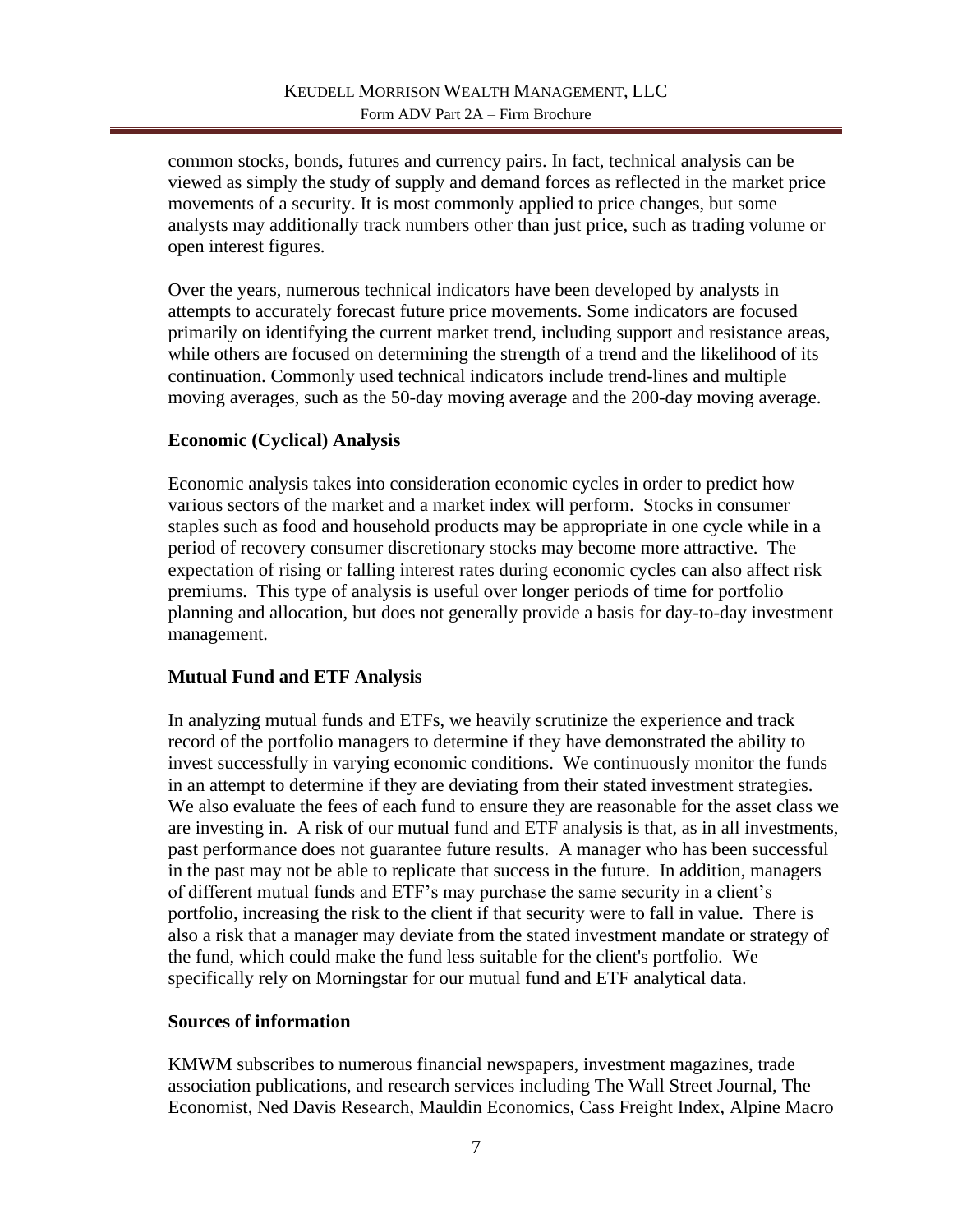and Hedgeye Risk Management. In addition, KMWM also uses free online resources including but not limited to FRED (Federal Reserve Economic Database), The IMF (International Monetary Fund), The World Factbook – Central Intelligence Agency, The Atlanta Federal Reserve's GDP Now, US Department of Labor, The Congressional Budget Office, and the Bureau of Economic Analysis.

## **Risk of Errors in Investment Decisions**

There is a risk that our judgment about the attractiveness, relative value, or potential appreciation of a particular security or market sector, or about the timing of investment purchases or sales, may prove to be incorrect, resulting in losses to a client's account. The success of KMWM's strategy for an account or portfolio is subject to KMWM's ability to continually analyze and select appropriate mutual fund, ETF, and SMA investments, and allocate and re-allocate the investments consistent with the intended investment objectives and risk parameters of the client.

### **Investment Strategies & Risks**

We reserve the right to employ a number of investment strategies in pursuit of the investment objectives for client portfolios, including long-term investments (investments expected to be held for more than a year) and short-term investments (investments expected to be held for less than a year). In general, clients should expect that our strategies will emphasize long-term investments in common stocks, bonds, mutual funds, and ETF's. Portfolio composition and allocation at any given time will vary based on our assessment of current market conditions and the relative risk and reward of particular investments.

## **Additional Risks**

All investment programs have certain risks that are borne by the investor. Our investment approach constantly keeps the risk of loss in mind. Investors face the following investment risks:

- Interest-rate Risk: Fluctuations in interest rates may cause investment prices to fluctuate. For example, when interest rates rise, yields on existing bonds become less attractive, causing their market values to decline.
- Market Risk: The price of a security, bond, or mutual fund may drop in reaction to tangible and intangible events and conditions. This type of risk is caused by external factors independent of a security's particular underlying circumstances. For example, political, economic and social conditions may trigger market events.
- Inflation Risk: When any type of inflation is present, a dollar today will not buy as much as a dollar next year, because purchasing power is eroding at the rate of inflation.
- Currency Risk: Overseas investments are subject to fluctuations in the value of the dollar against the currency of the investment's originating country. This is also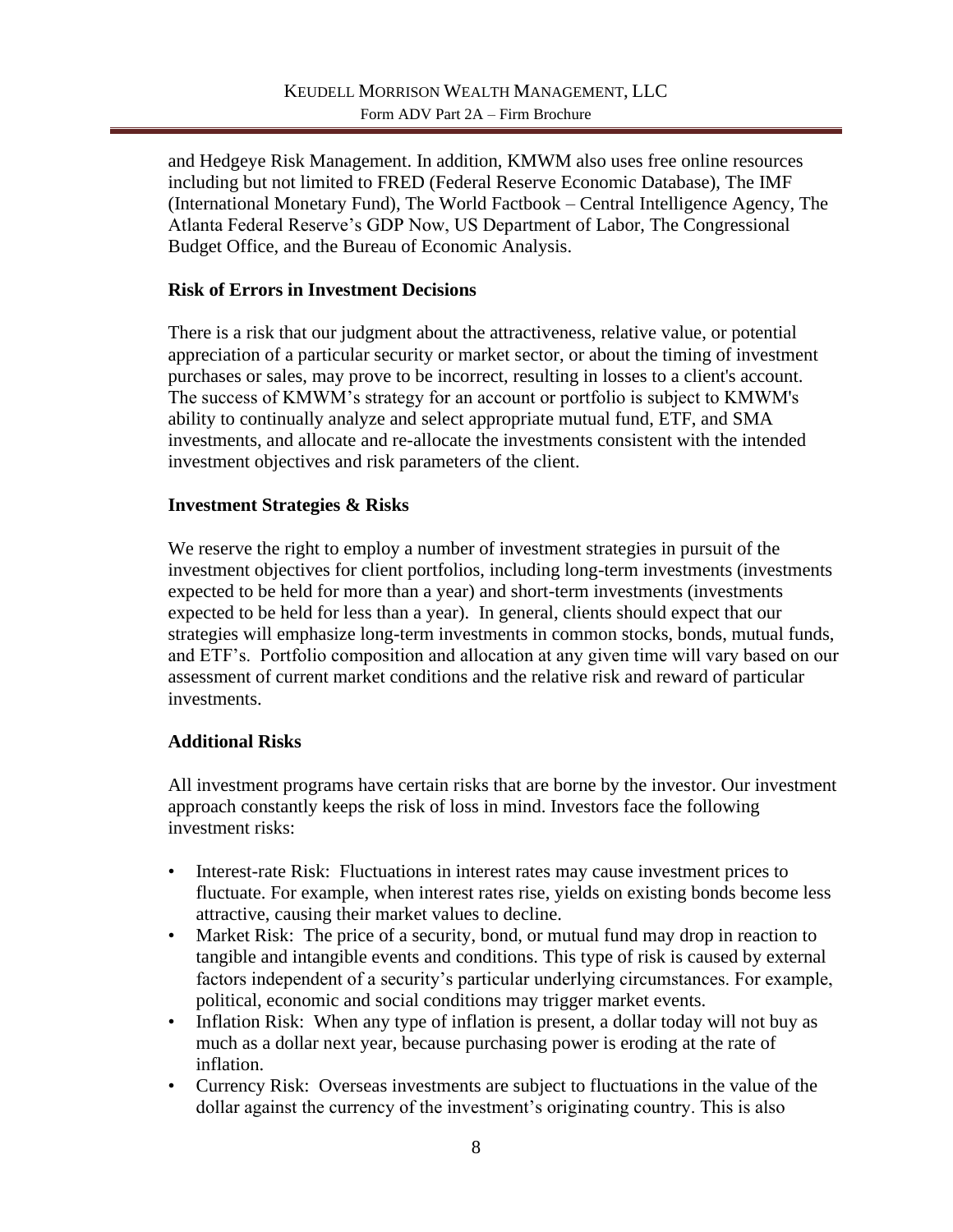referred to as exchange rate risk.

- Reinvestment Risk: This is the risk that future proceeds from investments may have to be reinvested at a potentially lower rate of return (i.e. interest rate). This primarily relates to fixed income securities.
- Business Risk: These risks are associated with a particular industry or a particular company within an industry. For example, oil-drilling companies depend on finding oil and then refining it, a lengthy process, before they can generate a profit. They carry a higher risk of profitability than an electric company, which generates its income from a steady stream of customers who buy electricity no matter what the economic environment is like.
- Liquidity Risk: Liquidity is the ability to readily convert an investment into cash. Generally, assets are more liquid if many traders are interested in a standardized product. For example, Treasury Bills are highly liquid, while real estate properties are not.
- Financial Risk: Excessive borrowing to finance a business' operations increases the risk of profitability, because the company must meet the terms of its obligations in good times and bad. During periods of financial stress, the inability to meet loan obligations may result in bankruptcy and/or a declining market value.
- **B** We use our best judgment and good faith efforts in rendering services to Client. We cannot warrant or guarantee any particular level of account performance, or that an account will be profitable over time. Not every investment recommendation we make will be profitable. Investing in securities involves risk of loss that Clients should be prepared to bear. Clients assume all market risk involved in the investment of account assets. Investments are subject to various market, currency, economic, political, and business risks.

Except as may otherwise be provided by law, we are not liable to Clients for:

- any loss that Clients may suffer by reason of any investment recommendation we made with that degree of care, skill, and diligence under the circumstances that a prudent person acting in a fiduciary capacity would use; or
- any independent act or failure to act by a custodian of Client accounts.

It is the responsibility of the Client to give us complete information and to notify us of any changes in financial circumstances or goals.

# **IRA Rollover Considerations**

As part of our investment advisory services to you, we may recommend that you withdraw the assets from your employer's retirement plan and roll the assets over to an individual retirement account ("IRA") that we will manage on your behalf. If you elect to roll the assets to an IRA that is subject to our management, we will charge you an asset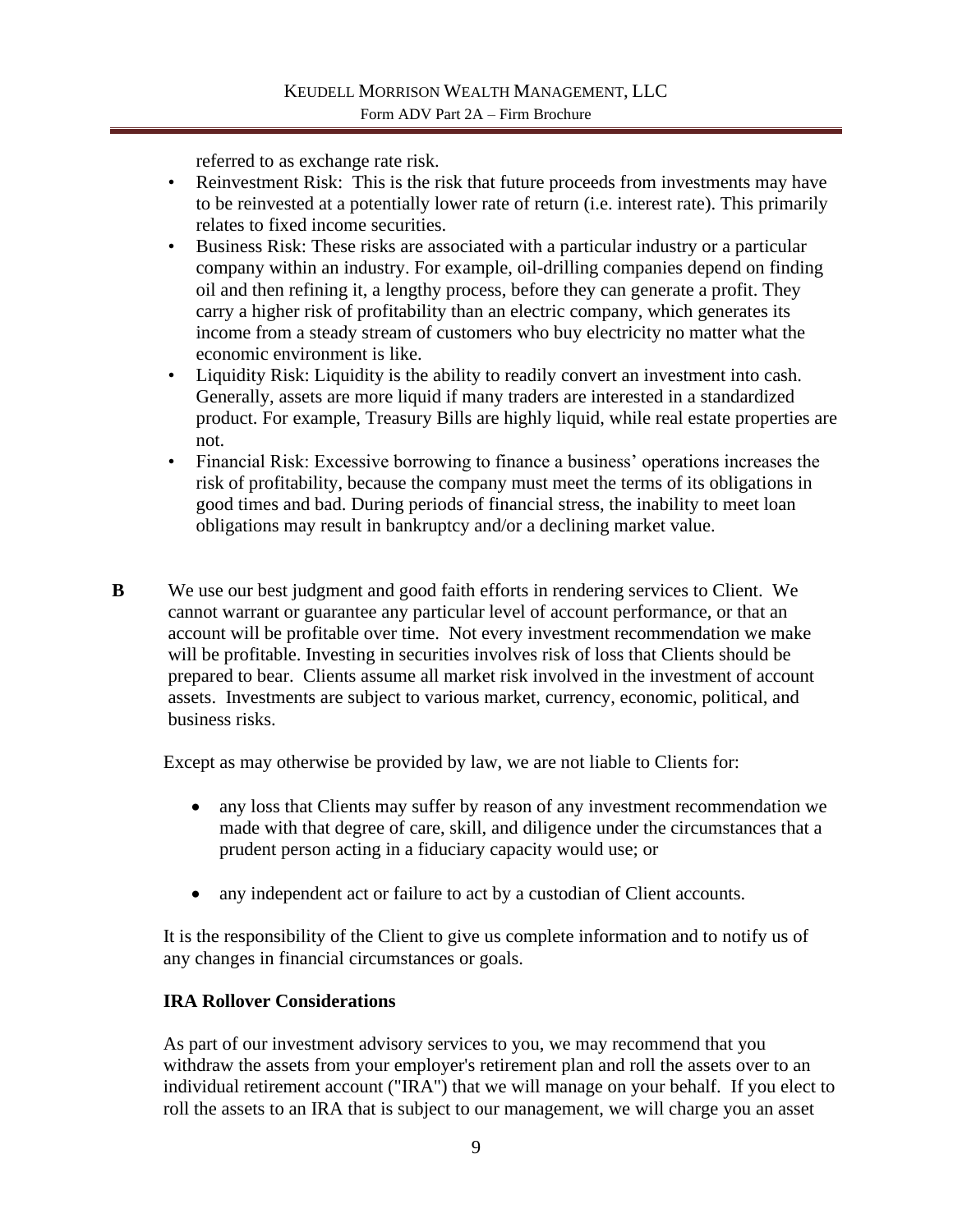based fee as set forth in the agreement you executed with our firm. This practice presents a conflict of interest because persons providing investment advice on our behalf have an incentive to recommend a rollover to you for the purpose of generating fee based compensation rather than solely based on your needs. You are under no obligation, contractually or otherwise, to complete the rollover. Moreover, if you do complete the rollover, you are under no obligation to have the assets in an IRA managed by our firm.

Many employers permit former employees to keep their retirement assets in their company plan. Also, current employees can sometimes move assets out of their company plan before they retire or change jobs. In determining whether to complete the rollover to an IRA, and to the extent the following options are available, you should consider the costs and benefits of:

An employee will typically have four options:

- 1. Leaving the funds in your employer's (former employer's) plan.
- 2. Moving the funds to a new employer's retirement plan.
- 3. Cashing out and taking a taxable distribution from the plan.
- 4. Rolling the funds into an IRA rollover account.

Each of these options has advantages and disadvantages and before making a change we encourage you to speak with your CPA and/or tax attorney.

If you are considering rolling over your retirement funds to an IRA for us to manage here are a few points to consider before you do so:

- 1. Determine whether the investment options in your employer's retirement plan address your needs or whether you might want to consider other types of investments.
	- a. Employer retirement plans generally have a more limited investment menu than IRAs.
	- b. Employer retirement plans may have unique investment options not available to the public such as employer securities, or previously closed funds.
- 2. Your current plan may have lower fees than our fees.
	- a. If you are interested in investing only in mutual funds, you should understand the cost structure of the share classes available in your employer's retirement plan and how the costs of those share classes compare with those available in an IRA.
	- b. You should understand the various products and services you might take advantage of at an IRA provider and the potential costs of those products and services.
- 3. Our strategy may have higher risk than the option(s) provided to you in your plan.
- 4. Your current plan may also offer financial advice.
- 5. If you keep your assets titled in a 401k or retirement account, you could potentially delay your required minimum distribution beyond age 72.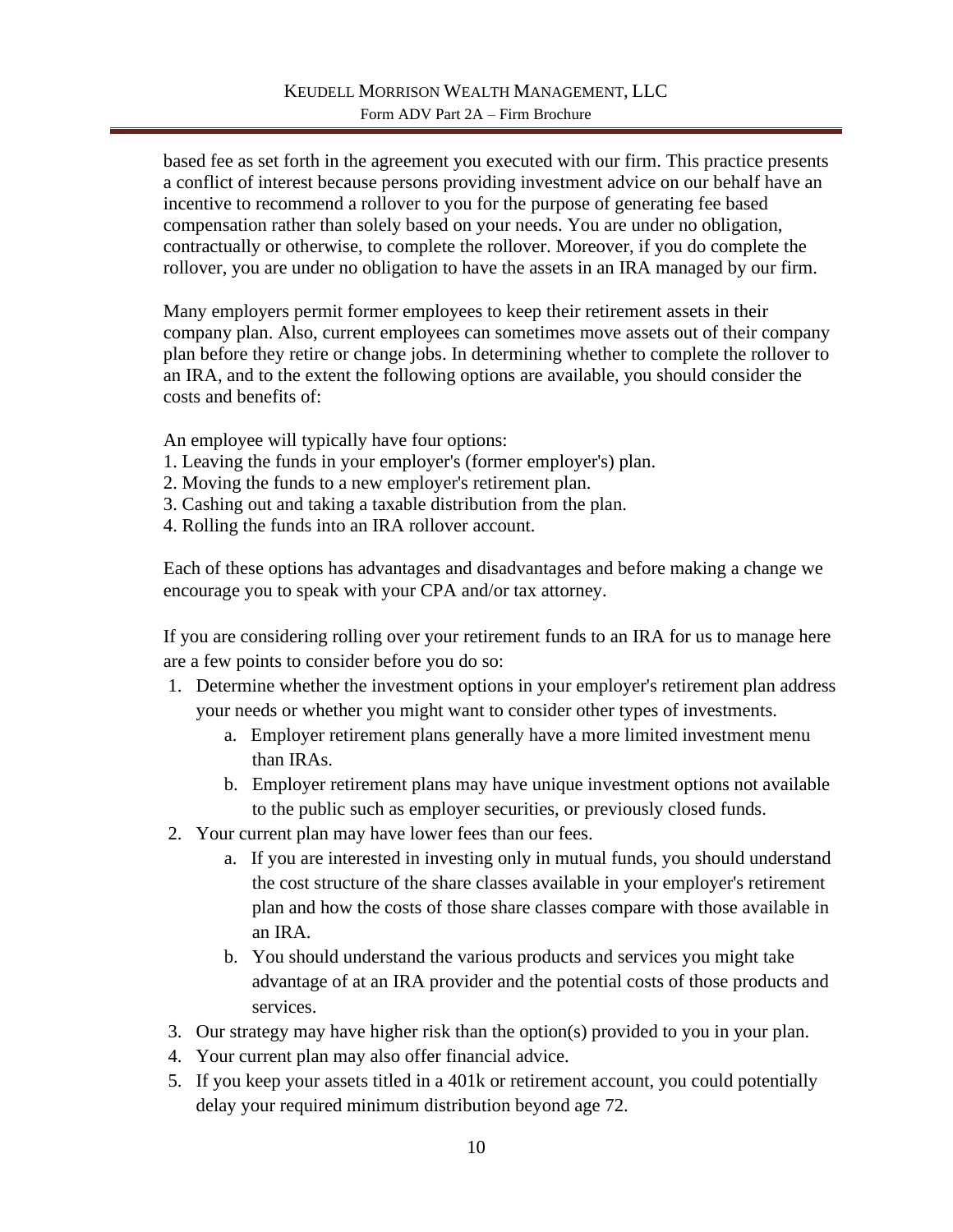6. Your 401k may offer more liability protection than a rollover IRA; each state may vary. Generally, federal law protects assets in qualified plans from creditors. Since 2005, IRA assets have been generally protected from creditors in bankruptcies. However, there can be some exceptions to the general rules so you should consult with an attorney if you are concerned about protecting your retirement plan assets from creditors.

- 7. You may be able to take out a loan on your 401k, but not from an IRA.
- 8. IRA assets can be accessed any time; however, distributions are subject to ordinary income tax and may also be subject to a 10% early distribution penalty unless they qualify for an exception such as disability, higher education expenses, or the purchase of a home.
- 9. If you own company stock in your plan, you may be able to liquidate those shares at a lower capital gains tax rate.

It is important that you understand the differences between these types of accounts and to decide whether a rollover is best for you. Prior to proceeding, if you have questions contact your investment adviser representative, or call our main number as listed on the cover page of this brochure.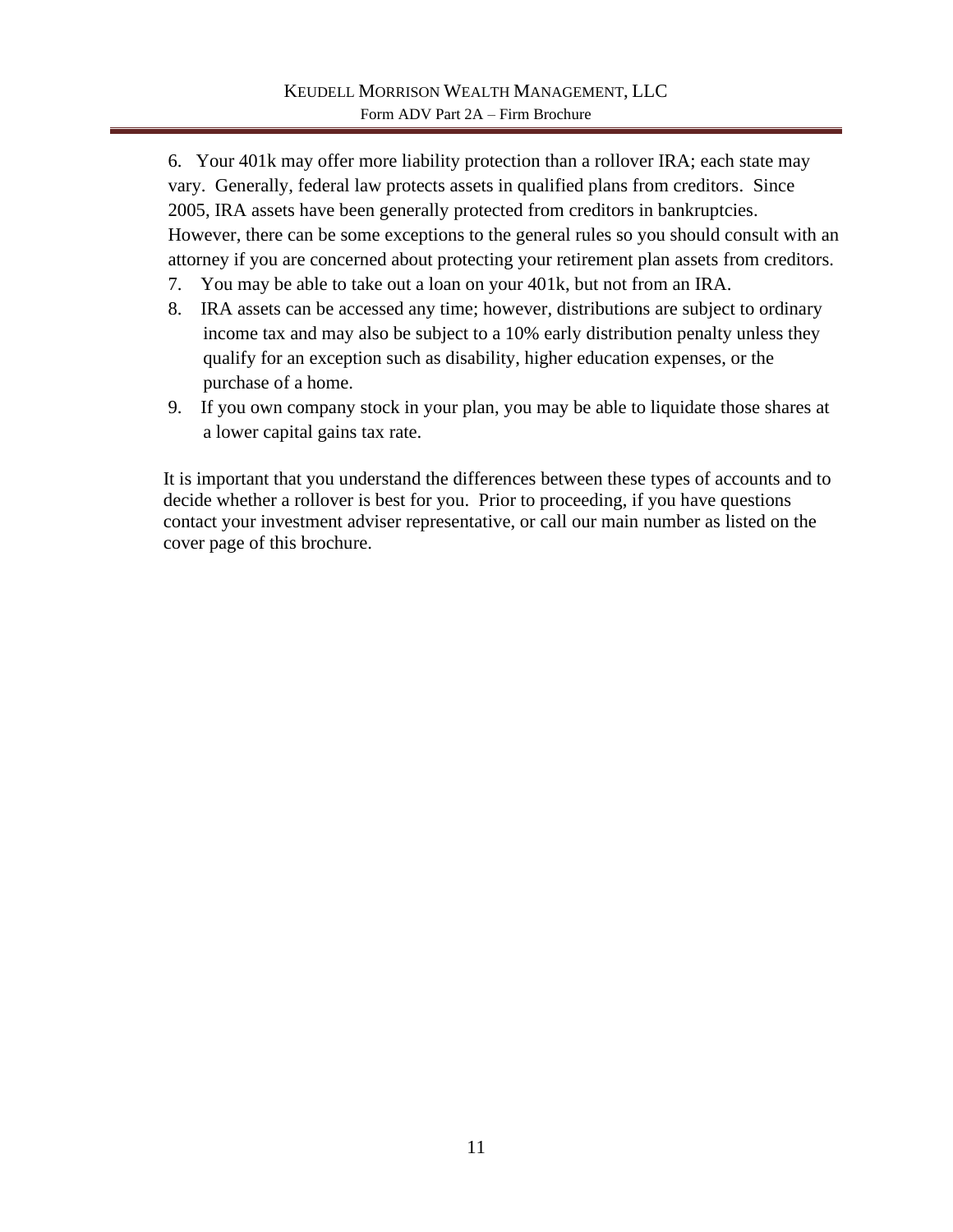## <span id="page-16-0"></span>**Item 9 – Disciplinary Information**

Keudell Morrison is required to disclose all material facts regarding any legal or disciplinary event that would be material to your evaluation of our firm, or the integrity of our management.

In order to avoid the time and expense associated with arbitration, on September 26, 2008, without admitting or denying any allegations, Larry Keudell reached a settlement over a disputed claim with a client. Mr. Keudell made no payment towards the settlement and the matter did not result in any fine, or regulatory action against him. Keudell Morrison remains committed to observing the highest standards of integrity and regulatory compliance in all aspects of our operations. We welcome any inquiries regarding this matter.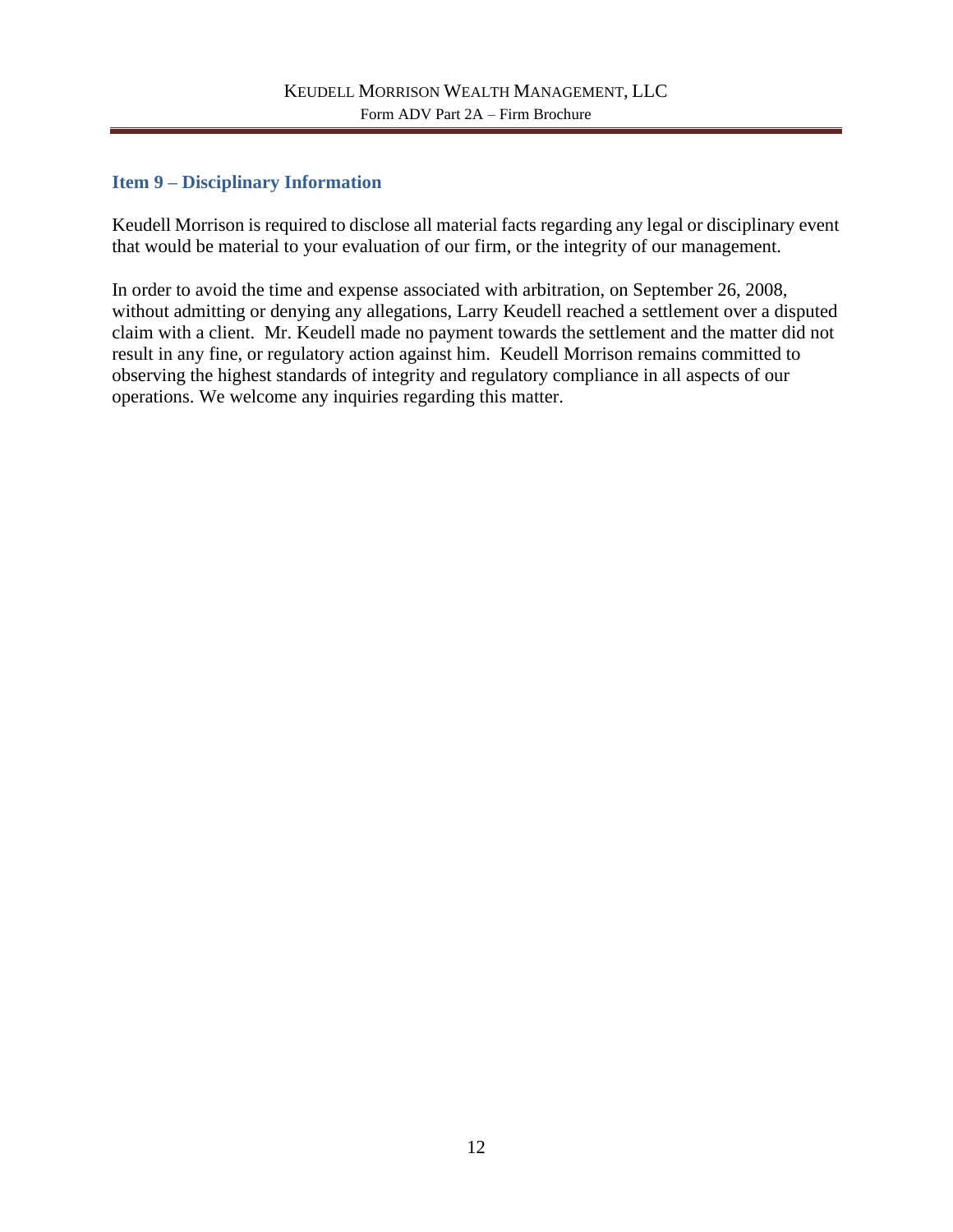### <span id="page-17-0"></span>**Item 10 – Other Financial Industry Activities and Affiliations**

As disclosed in Section 5 above, certain investment advisor representatives of Keudell Morrison are also licensed as insurance agents in one or more states, either through a licensed general insurance agency or as direct agent representative of a specific insurance company. The conflicts of interest associated with the above arrangements and how these conflicts are addressed are described in Section 5E, above.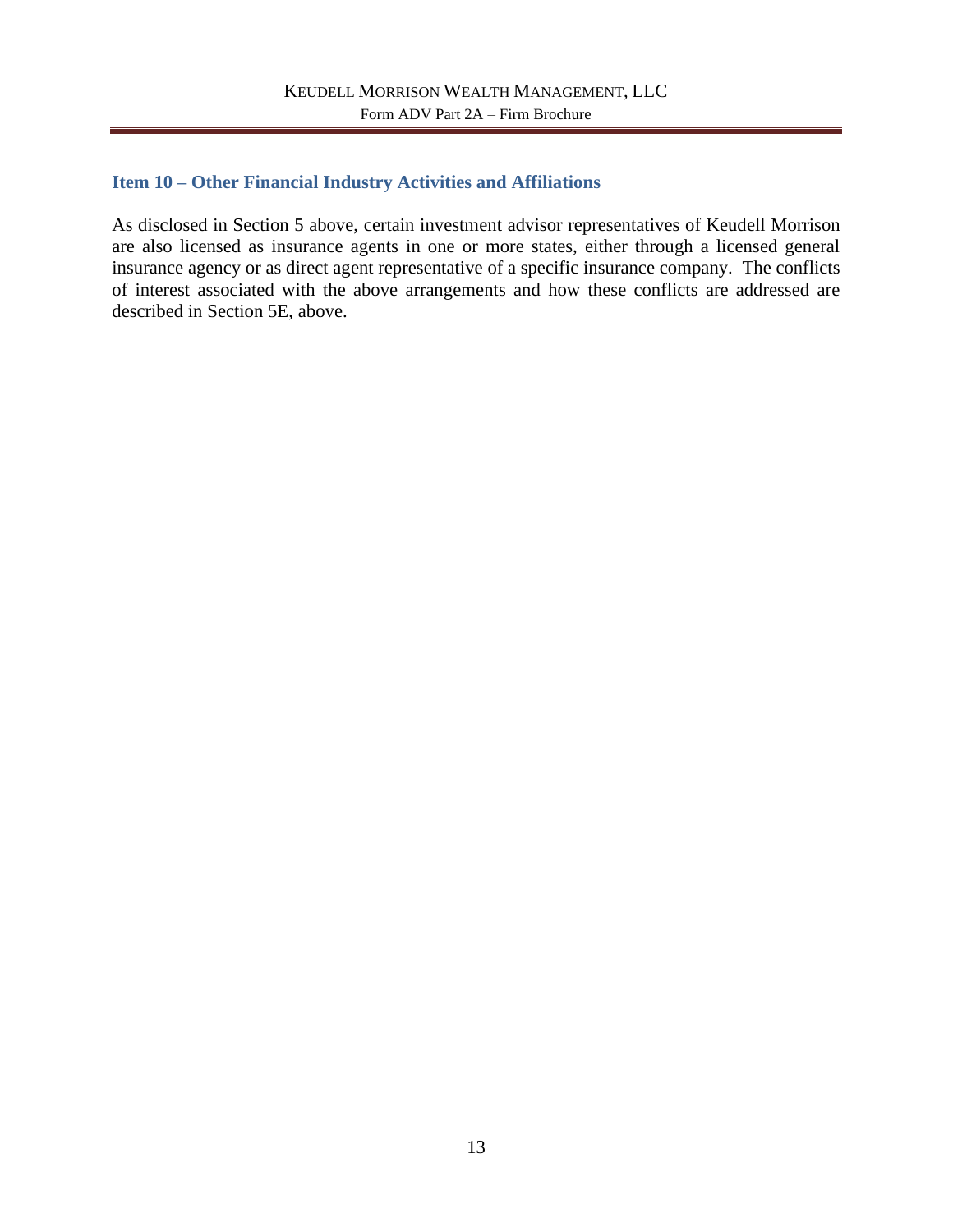# <span id="page-18-0"></span>**Item 11 – Code of Ethics, Participation or Interest in Client Transaction & Personal Trading**

**A** Keudell Morrison has a Code of Ethics which all employees are required to follow. The Code of Ethics outlines our high standard of business conduct, and fiduciary duty to Clients. The Code of Ethics includes provisions relating to the confidentiality of Client information, a prohibition on insider trading, a prohibition of rumor mongering, restrictions on the acceptance of significant gifts, the reporting of certain gifts and business entertainment items, and personal securities trading procedures, among other things.

> A copy of the code of ethics is available to any Client or prospective Client upon request by contacting Michael Morrison at (971) 209-4511 or [mike@kmwm.com](mailto:mike@kmwm.com).

**B**, **C**, **D** We do not own or manage any companies or investments that we advise our Clients to buy.

> Keudell Morrison or individuals associated with our firm may buy and sell some of the same securities for their own account that Keudell Morrison buys and sells for its Clients. When appropriate, we will purchase or sell securities for Clients before purchasing the same for our account or allowing representatives to purchase or sell the same for their own account. In some cases, Keudell Morrison or representatives may buy or sell securities for their own account for reasons not related to the strategies adopted for our Clients. Our employees are required to follow the Code of Ethics when making trades for their own accounts in securities which are recommended to and/or purchased for Clients. The Code of Ethics is designed to assure that the personal securities transactions will not interfere with decisions made in the best interest of advisory Clients while at the same time, allowing employees to invest their own accounts.

> Keudell Morrison will disclose to advisory Clients any material conflict of interest relating to us, our representatives, or any of our employees which could reasonably be expected to impair the rendering of unbiased and objective advice.

> As any advisory situation could present a conflict of interest, we have established the following restrictions to ensure our fiduciary responsibilities:

> 1. A director, officer, associated person, or employee of Keudell Morrison shall not buy or sell securities for his personal portfolio where his decision is substantially derived, in whole or in part, by reason of his employment unless the information is also available to the investing public on reasonable inquiry. No person of Keudell Morrison shall prefer his or her own interest to that of the advisory Client.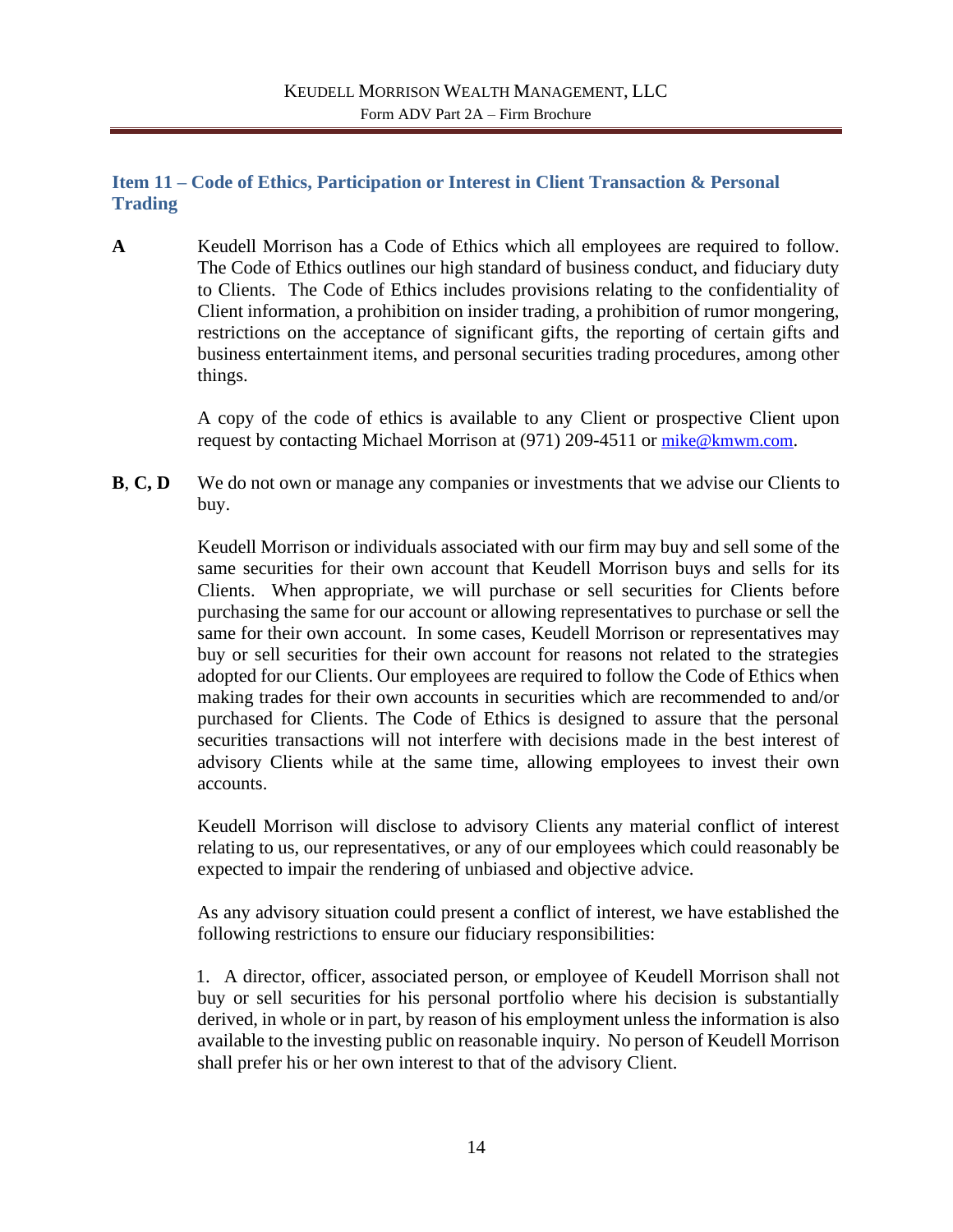2. Keudell Morrison maintains a list of all securities holdings for itself and for anyone associated with its advisory practice that has access to advisory recommendations. An appropriate officer of Keudell Morrison reviews these holdings on a regular basis.

3. Any individual not in observance of the above may be subject to termination.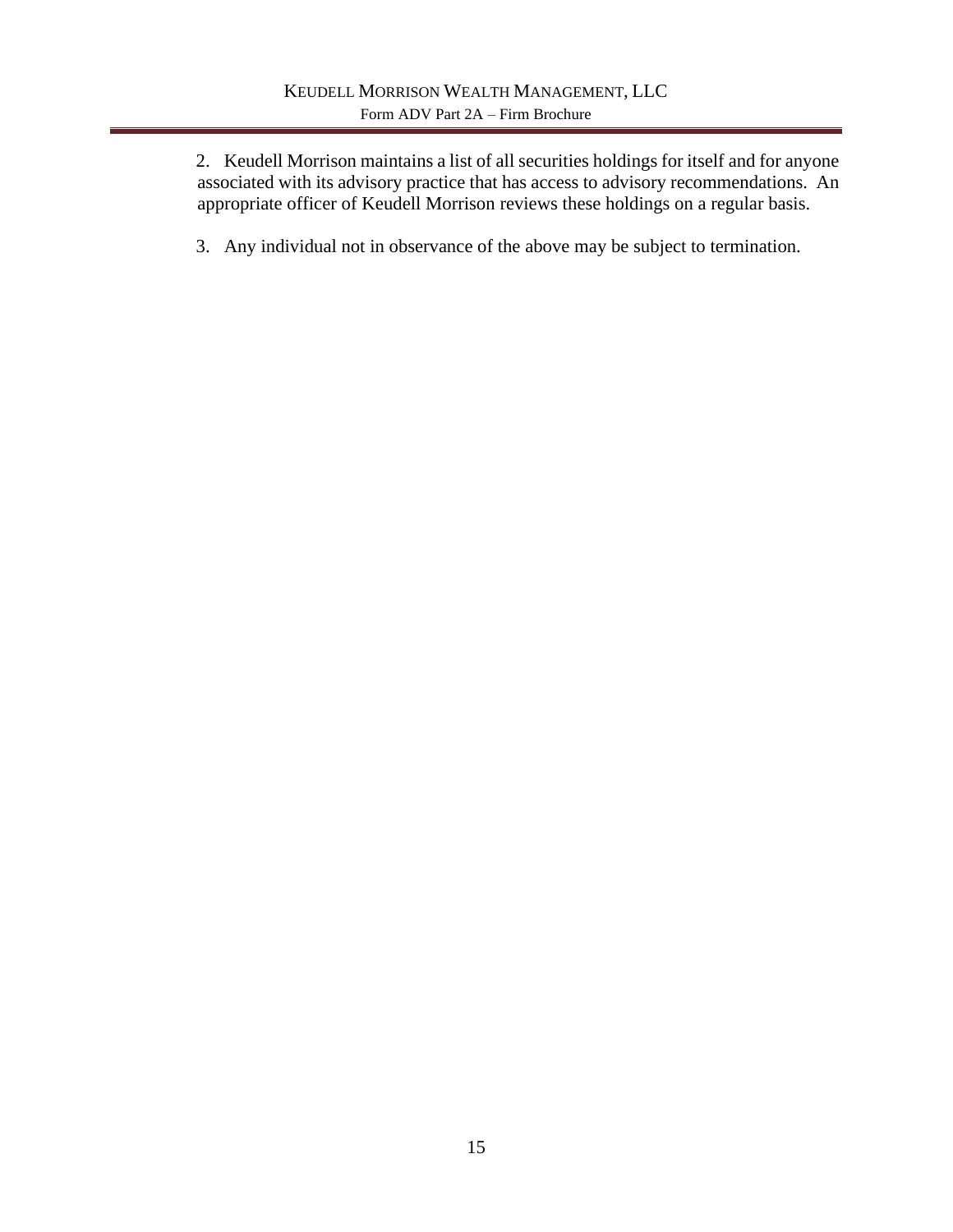### <span id="page-20-0"></span>**Item 12 – Brokerage Practices**

- **A** Our Clients' assets are held by independent third-party custodian, TD Ameritrade Institutional, a division of TD Ameritrade, Inc. Member FINRA/SIPC ("TD Ameritrade"). TD Ameritrade is an independent and unaffiliated SEC-registered broker-dealer. Except to the extent that the Client directs otherwise, Keudell Morrison may use its discretion in selecting or recommending the broker-dealer. The Client is not obligated to effect transactions through any broker-dealer recommended by Keudell Morrison. In recommending broker-dealers, Keudell Morrison will comply with its fiduciary duty to seek best execution and with the Securities Exchange Act of 1934 and will take into account such relevant factors as:
	- ➢ Price;
	- $\triangleright$  The custodian's facilities, reliability and financial responsibility;
	- $\triangleright$  The ability of the custodian to effect transactions, particularly with regard to such aspects as timing, order size and execution of order; and
	- $\triangleright$  Any other factors that we consider to be relevant.

Advisory Board (the "TOS Advisory Board"). As described under Item 9 of this Form ADV, advisor may recommend that clients establish brokerage accounts with TD Ameritrade to maintain custody of the clients' assets and effect trades for their accounts. The TOS Advisory Board consists of representatives of independent investment advisory firms who have been invited by Schwab management to participate in meetings and discussions of Schwab Advisor Services' services for independent investment advisory firms and their clients. TOS Advisory Board members enter nondisclosure agreements with Schwab under which they agree not to disclose confidential information shared with them. This information generally does not include material nonpublic information about TD Ameritrade. The TOS Advisory Board meets in person or virtually approximately twice per year and has periodic conference calls scheduled as needed. TOS Advisory Board members are not compensated by Schwab for their service, but Schwab does pay for or reimburse TOS Advisory Board members' travel, lodging, meals and other incidental expenses incurred in attending Board meetings.

- **B** Keudell Morrison may aggregate trades for Clients. The allocations of a particular security will be determined by Keudell Morrison before the trade is placed with the broker. When practical, Client trades in the same security will be bunched in a single order ("block") in an effort to obtain best execution at the best security price available. When employing a block trade:
	- Keudell Morrison will make reasonable efforts to attempt to fill Client orders by day-end.
	- If the block order is not filled by day-end, Keudell Morrison will allocate shares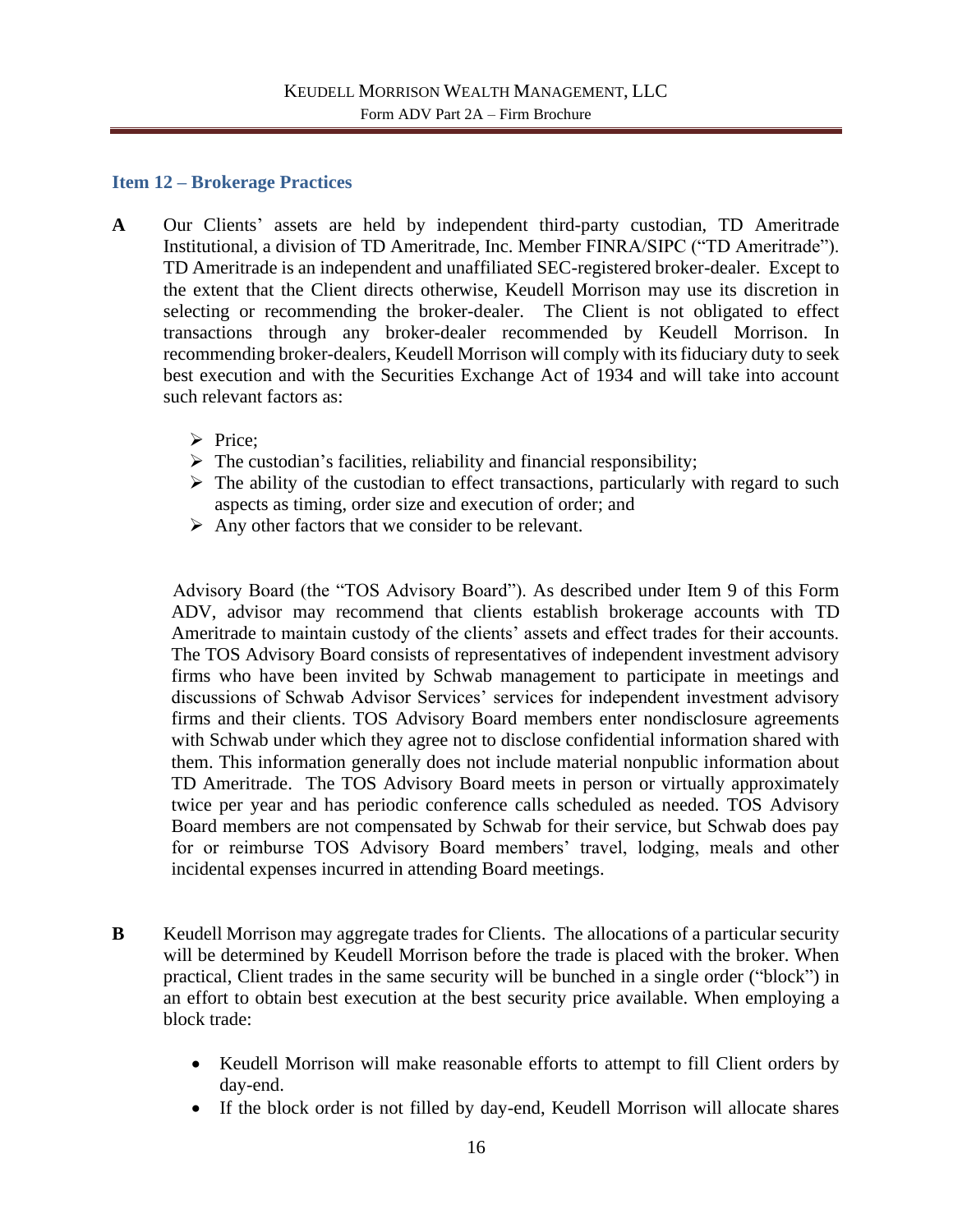executed to underlying accounts on a pro rata basis, adjusted as necessary to keep Client transaction costs to a minimum.

- If a block order is filled (full or partial fill) at several prices through multiple trades, an average price and commission will be used for all trades executed.
- All participants receiving securities from the block trade will receive the average price.
- Only trades executed within the block on the single day may be combined for purposes of calculating the average price.

It is expected that this trade aggregation and allocation policy will be applied consistently. However, if application of this policy results in unfair or inequitable treatment to some or all of our Clients, we may deviate from this policy.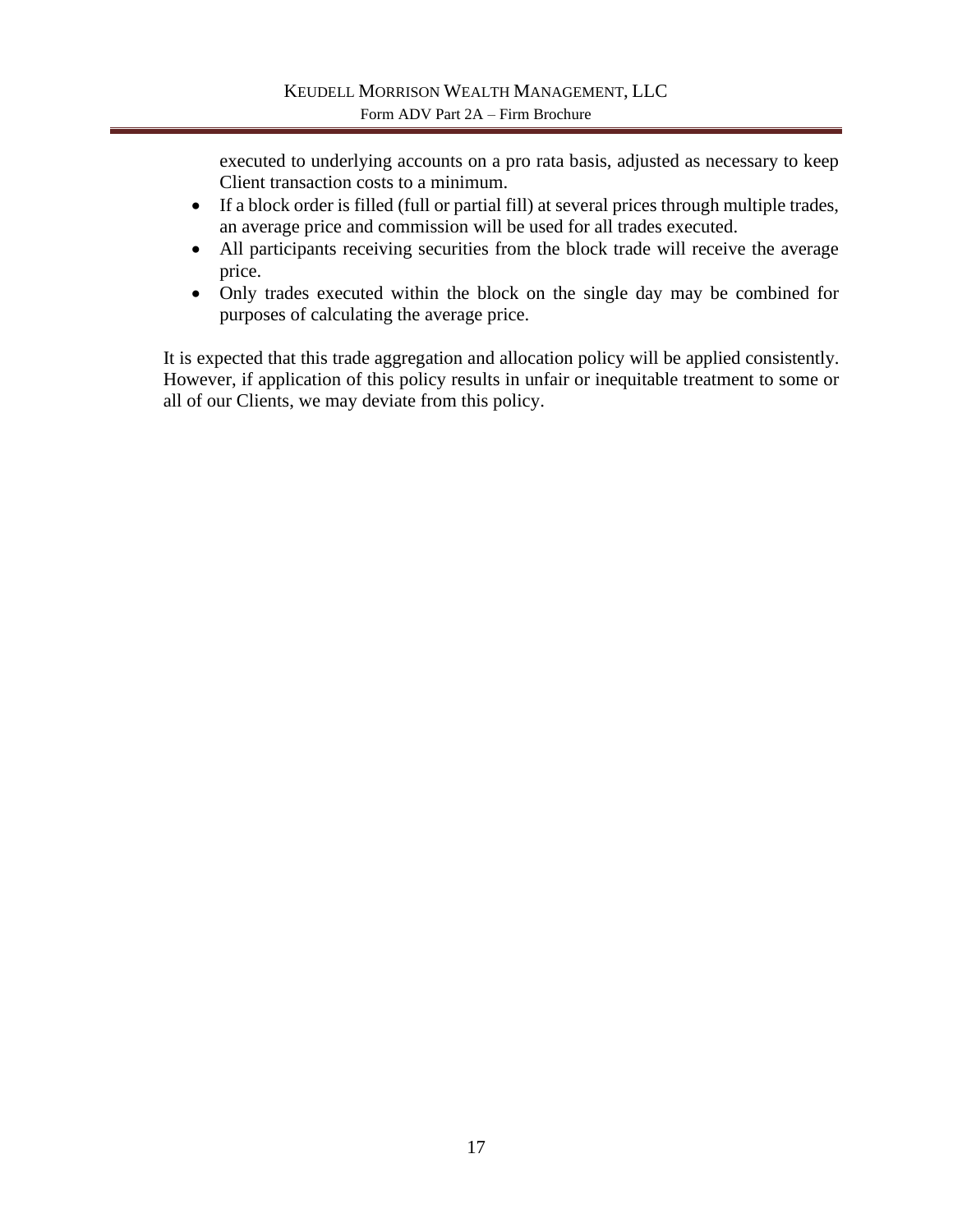#### <span id="page-22-0"></span>**Item 13 – Review of Accounts**

- **A** Accounts are reviewed by Michael Morrison who is responsible for overseeing all investment advisory activities for the firm. The frequency of reviews is determined based on the Client's investment objectives. Accounts are generally reviewed quarterly, but in any event, no less than annually.
- **B** More frequent reviews may be triggered by a change in Client's investment objectives; tax considerations; large deposits or withdrawals; large sales or purchases; loss of confidence in corporate management; or, changes in the economic climate.
- **C** Investment advisory Clients receive standard account statements from the custodian of their accounts on a monthly basis. Keudell Morrison also provides Clients with a written report summarizing the account activity generally quarterly, but in any event, no less than annually.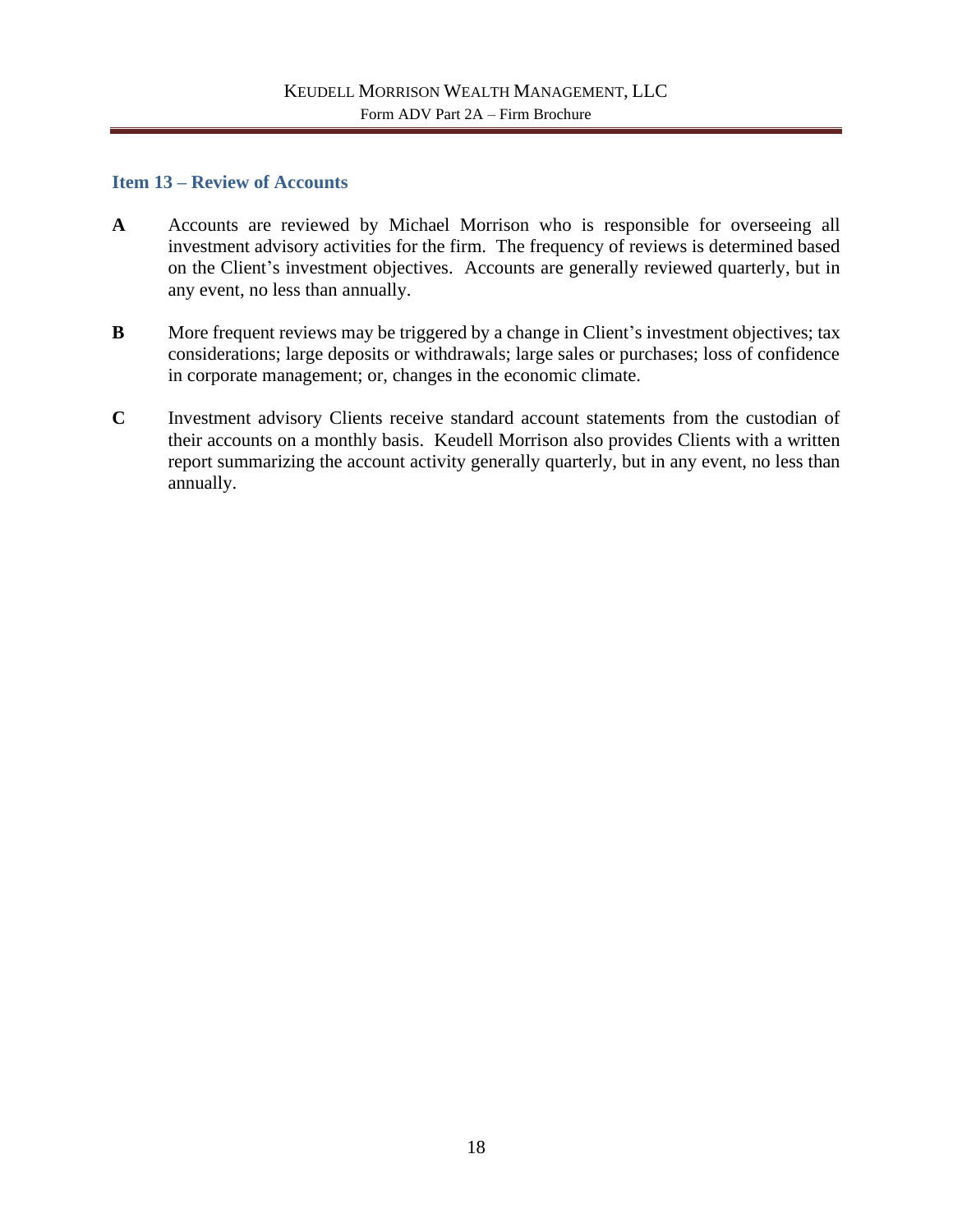#### <span id="page-23-0"></span>**Item 14 – Client Referrals and Other Compensation**

Keudell Morrison does not receive any economic benefit, directly or indirectly from any third party for advice rendered to Keudell Morrison clients.

#### **Client Experience Panel disclosure**

Keudell Morrison serves on the Schwab Advisor Services Technology, Operations and Service Advisory Board (the"TOS Advisory Board"). Keudell Morrison Wealth Management may recommend that clients establish brokerage accounts with TD Ameritrade to maintain custody of the clients' assets and effect trades for their accounts. The TOS Advisory Board consists of representatives of independent investment advisory firms who have been invited by Schwab management to participate in meetings and discussions of Schwab Advisor Services' services for independent investment advisory firms and their clients. TOS Advisory Board members enter nondisclosure agreements with Schwab under which they agree not to disclose confidential information shared with them. This information generally does not include material nonpublic information about the Charles Schwab Corporation, whose common stock is listed for public trading on the New York Stock Exchange (symbol SCHW). The TOS Advisory Board meets in person or virtually approximately twice per year and has periodic conference calls scheduled as needed. TOS Advisory Board members are not compensated by Schwab for their service, but Schwab does pay for or reimburse TOS Advisory Board members' travel, lodging, meals and other incidental expenses incurred in attending Board meetings.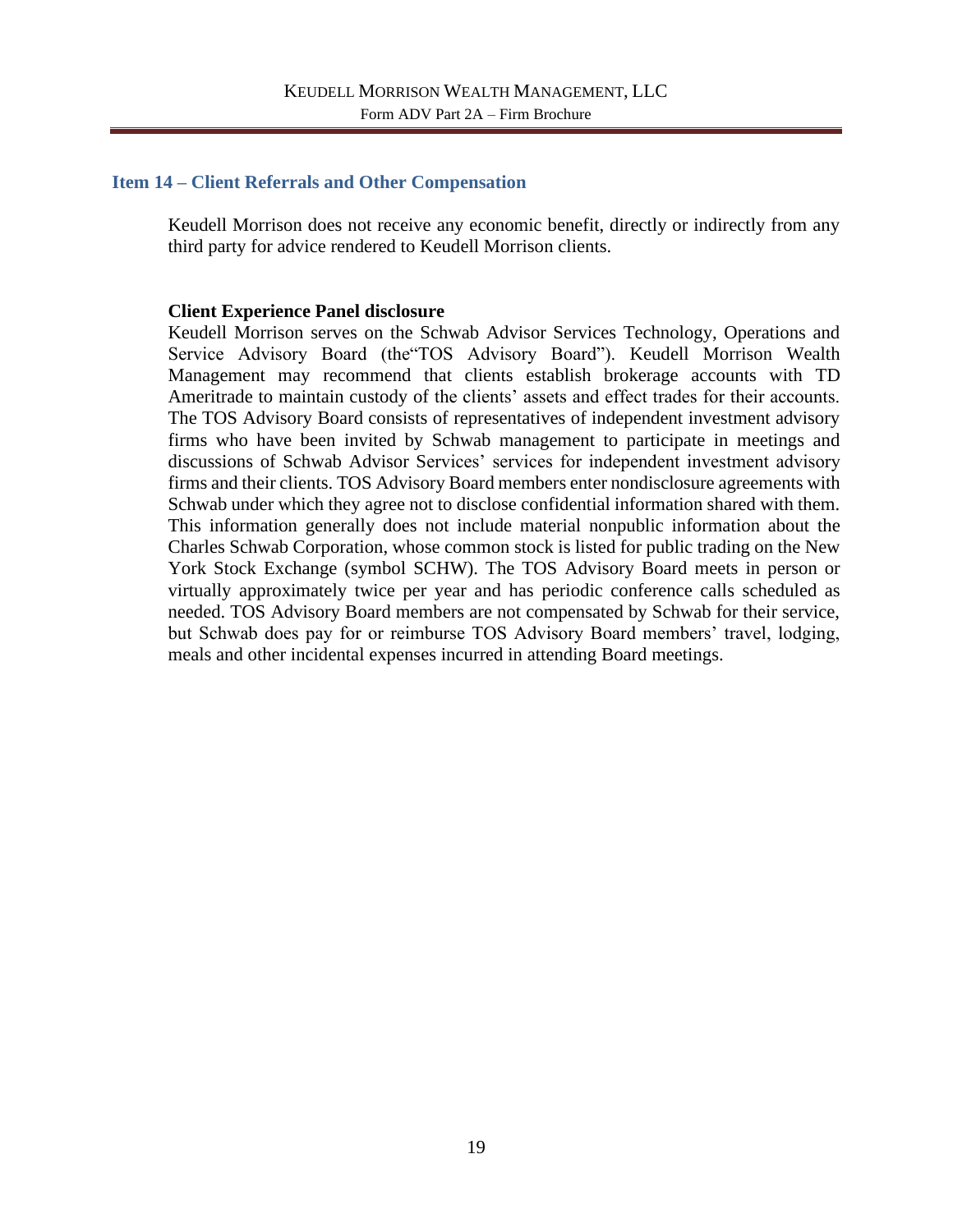# <span id="page-24-0"></span>**Item 15 – Custody**

With the exception of Keudell Morrison's ability to debit fees, Keudell Morrison does not otherwise have custody of the assets in the account. Clients provide written authority to have fees debited from their accounts when they review and sign Keudell Morrison's Investment Advisory Agreement. They also provide the Custodian the authority to release fee payments from their accounts when they sign the custodial account application. Clients shall receive account statements no less than quarterly from the Custodian. Clients also receive quarterly statements from Keudell Morrison that include notification of advisory fee calculations and the debiting from of these fees from client accounts. We urge clients to review the Keudell Morrison statements carefully and compare these accounts statements with the account statements from the Custodian.

Keudell Morrison shall have no liability to the Client for any loss or other harm to any property in the account, including any harm to any property in the account resulting from the insolvency of the custodian or any acts of the agents or employees of the custodian and whether or not the full amount or such loss is covered by the Securities Investor Protection Corporation ("SIPC") or any other insurance which may be carried by the custodian. The Client understands that SIPC provides only limited protection for the loss of property held by a custodian.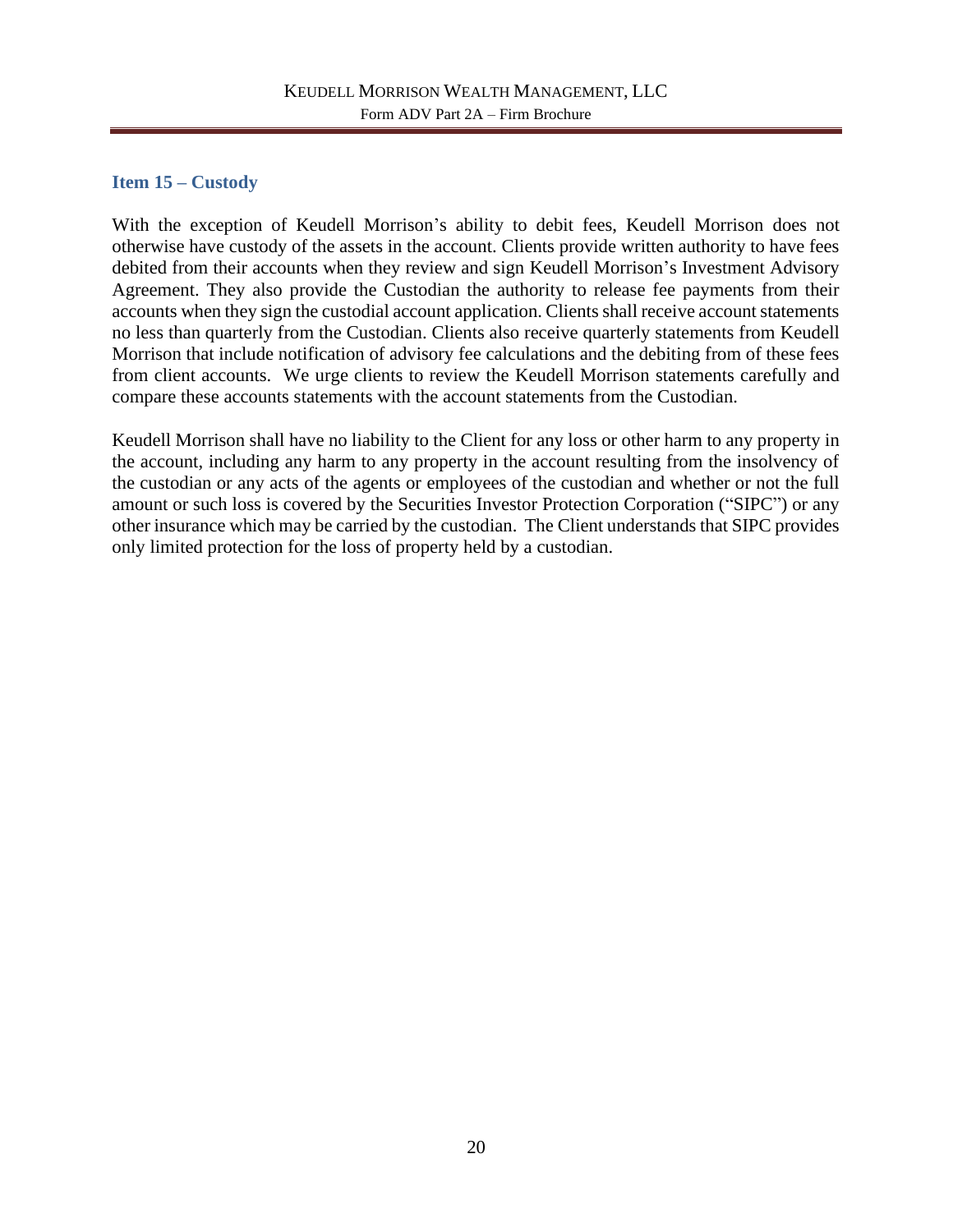## <span id="page-25-0"></span>**Item 16 – Investment Discretion**

Clients may grant Keudell Morrison ongoing and continuous discretionary authority to execute its investment recommendations in accordance with Keudell Morrison's Statement of Investment Policy (or similar document used to establish each Client's objectives and suitability), without the Client's prior approval of each specific transaction. Under this discretionary authority, Client allows Keudell Morrison to purchase and sell securities and instruments in their account(s), arrange for delivery and payment in connection with the foregoing, select and retain sub-advisors, and act on behalf of the Client in matters necessary or incidental to the handling of the account, including monitoring certain assets.

Clients may also grant Keudell Morrison non-discretionary authority to execute its investment recommendations. Non-discretionary authority requires Keudell Morrison to obtain a Client's prior approval of each specific transaction prior to executing the investment recommendations.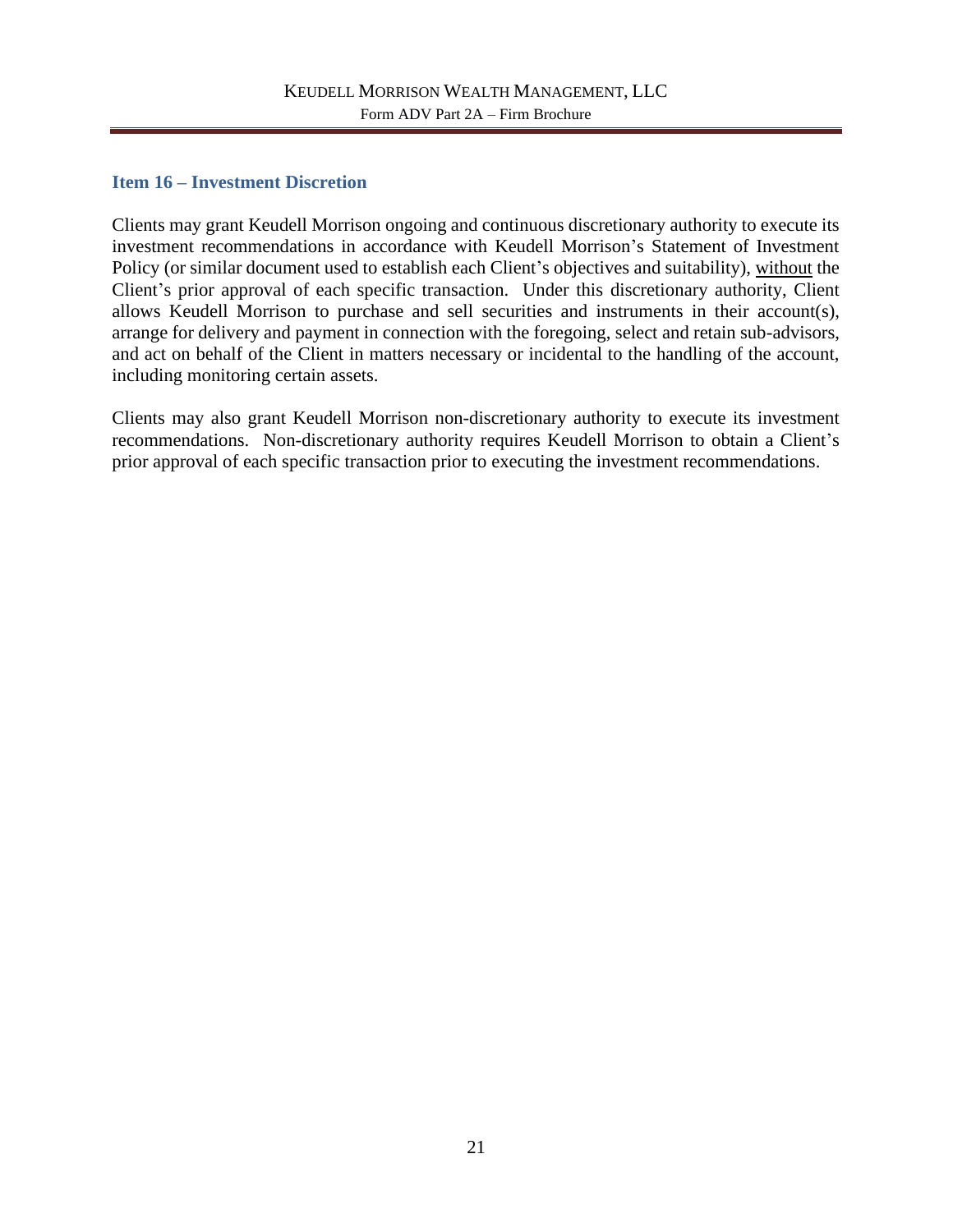### <span id="page-26-0"></span>**Item 17 – Voting Client Securities**

- **A** Keudell Morrison will not vote proxies on behalf of Clients and will not provide advice to Clients on how the Client should vote.
- **B** Keudell Morrison does not have authority to vote Client securities unless authorized by the Client. Most Clients will receive proxies and other solicitations directly from the custodian or transfer agent. If any proxy materials are received on behalf of a Client, they will be sent directly to the Client or a designated representative of the Client, who is responsible to vote the proxy.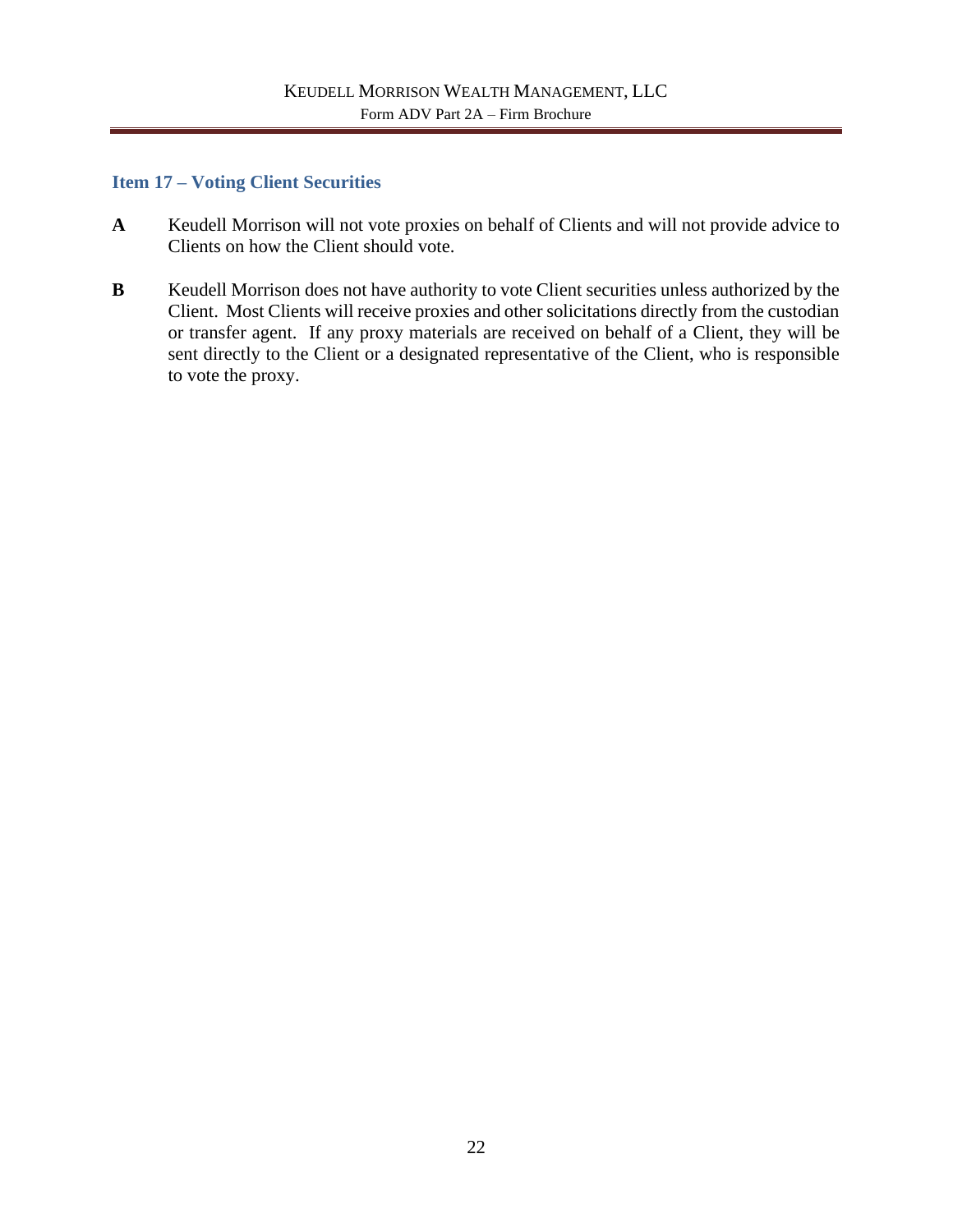### <span id="page-27-0"></span>**Item 18 – Financial Information**

- **A** Keudell Morrison does not require or solicit prepayment of more than \$1,200 in fees per client, six months or more in advance.
- **B** Keudell Morrison does have discretionary authority over some Client funds and securities, but we have no financial commitments that would impair our ability to meet contractual and fiduciary commitments to Clients.
- **C** Neither Keudell Morrison, nor any of the principals, have been the subject of a bankruptcy petition at any time in the past.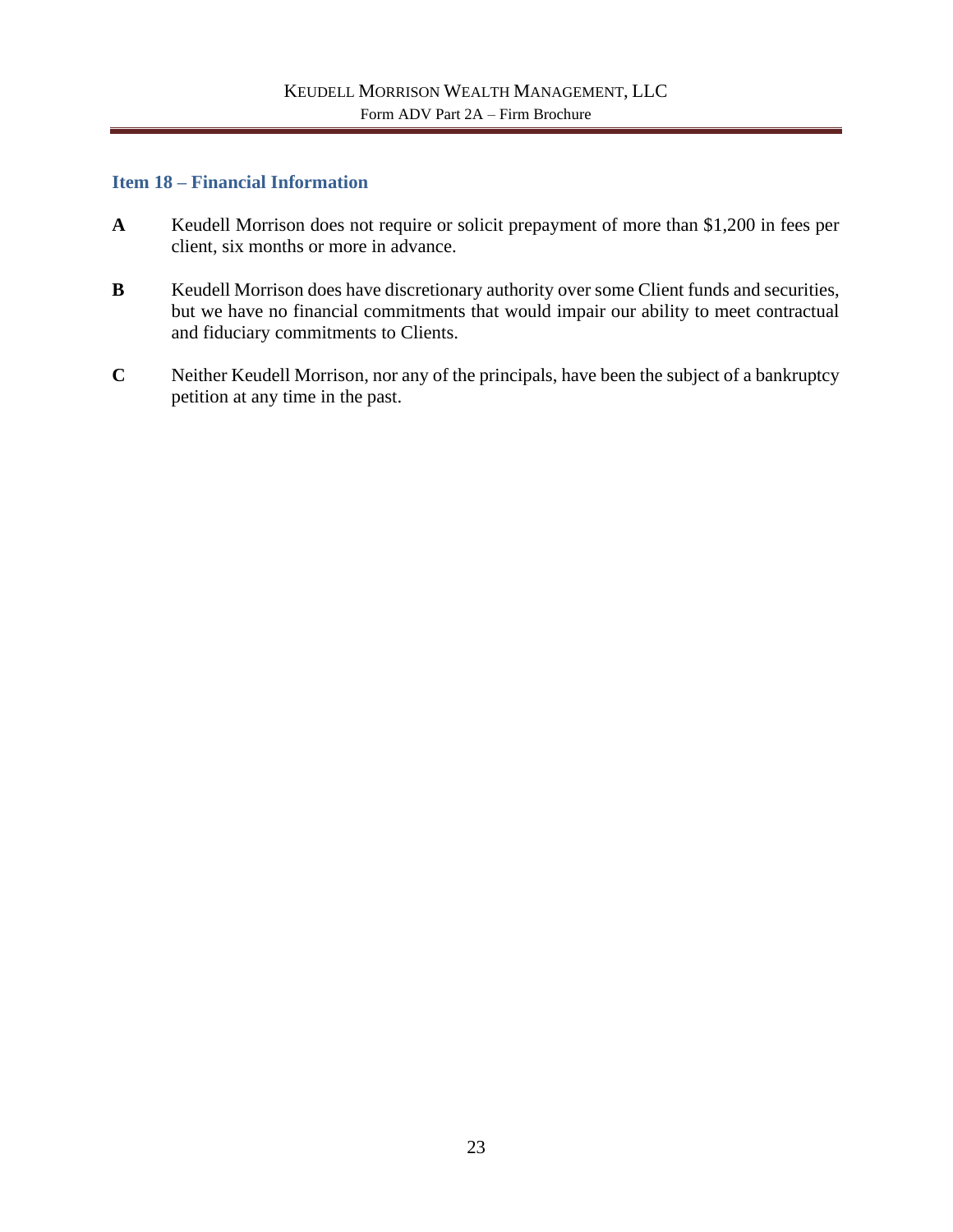<span id="page-28-0"></span>**Item 1 – Cover Page**

# KEUDELL MORRISON WEALTH MANAGEMENT, LLC

235 Front Street SE, Suite 300 Salem, OR 97301

(971) 209-4511

April 22, 2022

<http://www.kmwm.com/>

This Wrap Fee Brochure provides information about the qualifications and business practices of Keudell Morrison Wealth Management, LLC. If you have any questions about the contents of this Wrap Fee Brochure, please contact us at (971) 209-4511 or [mike@kmwm.com](mailto:mike@kmwm.com). The information in this Wrap Fee Brochure has not been approved or verified by the United States Securities and Exchange Commission ("SEC") or by any state securities authority.

Additional information about Keudell Morrison Wealth Management, LLC is available on the SEC's website at www.adviserinfo.sec.gov. The searchable IARD/CRD number for Keudell Morrison Wealth Management, LLC is #292600.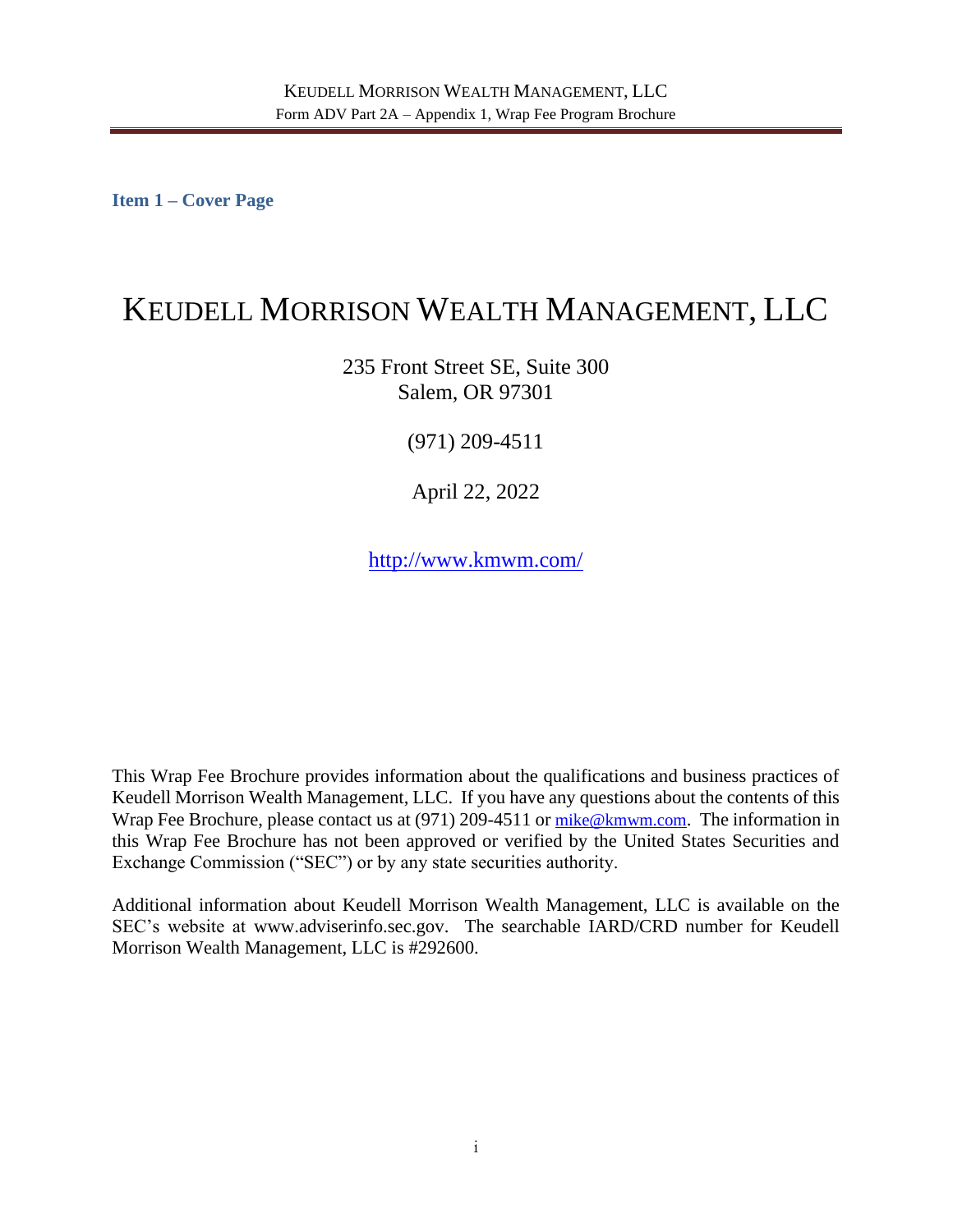## <span id="page-29-0"></span>**Item 2 – Material Changes**

There are the following material changes since the last annual update on February 18, 2021.

The firm has updated it ownership. The firm has updated its fees.

We will ensure that all current Clients receive a Summary of Material Changes to this and subsequent Wrap Fee Brochures within 120 days of the close of our business's fiscal year. A Summary of Material Changes is also included with our Wrap Fee Brochure on the SEC's website at www.adviserinfo.sec.gov. The searchable IARD/CRD number for Keudell Morrison Wealth Management, LLC is #292600. We may further provide other ongoing disclosure information about material changes as necessary and will further provide you with a new Wrap Fee Brochure as necessary based on changes or new information, at any time, without charge.

Currently, our Wrap Fee Brochure may be requested by contacting Michael Morrison, Chief Compliance Officer of Keudell Morrison Wealth Management, LLC at (971) 209-4511 or [mike@kmwm.com](mailto:mike@kmwm.com). Our Wrap Fee Brochure is provided free of charge.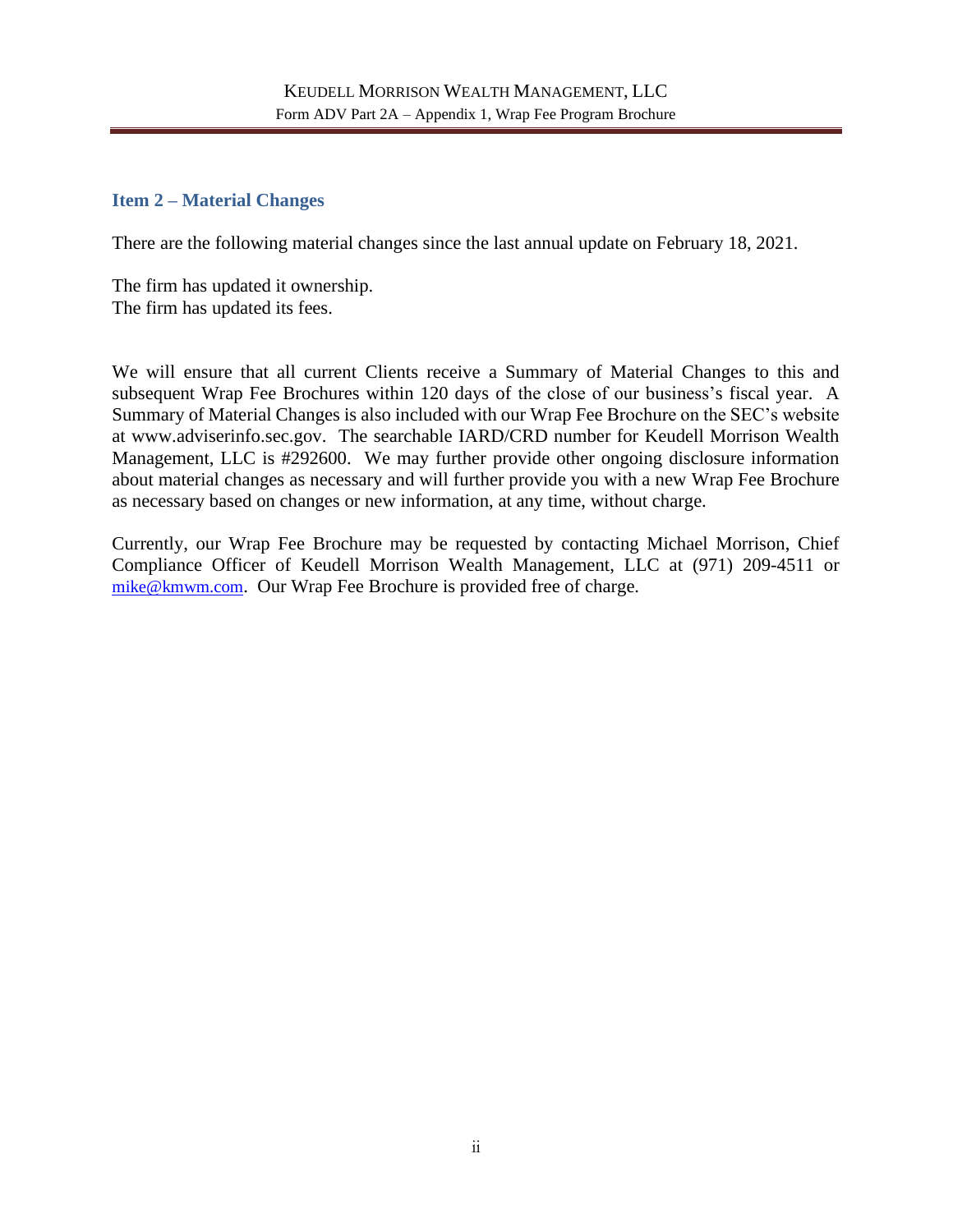## <span id="page-30-0"></span>**Item 3 – Table of Contents**

### Page

| Contents |  |
|----------|--|
|          |  |
|          |  |
|          |  |
|          |  |
|          |  |
|          |  |
|          |  |
|          |  |
|          |  |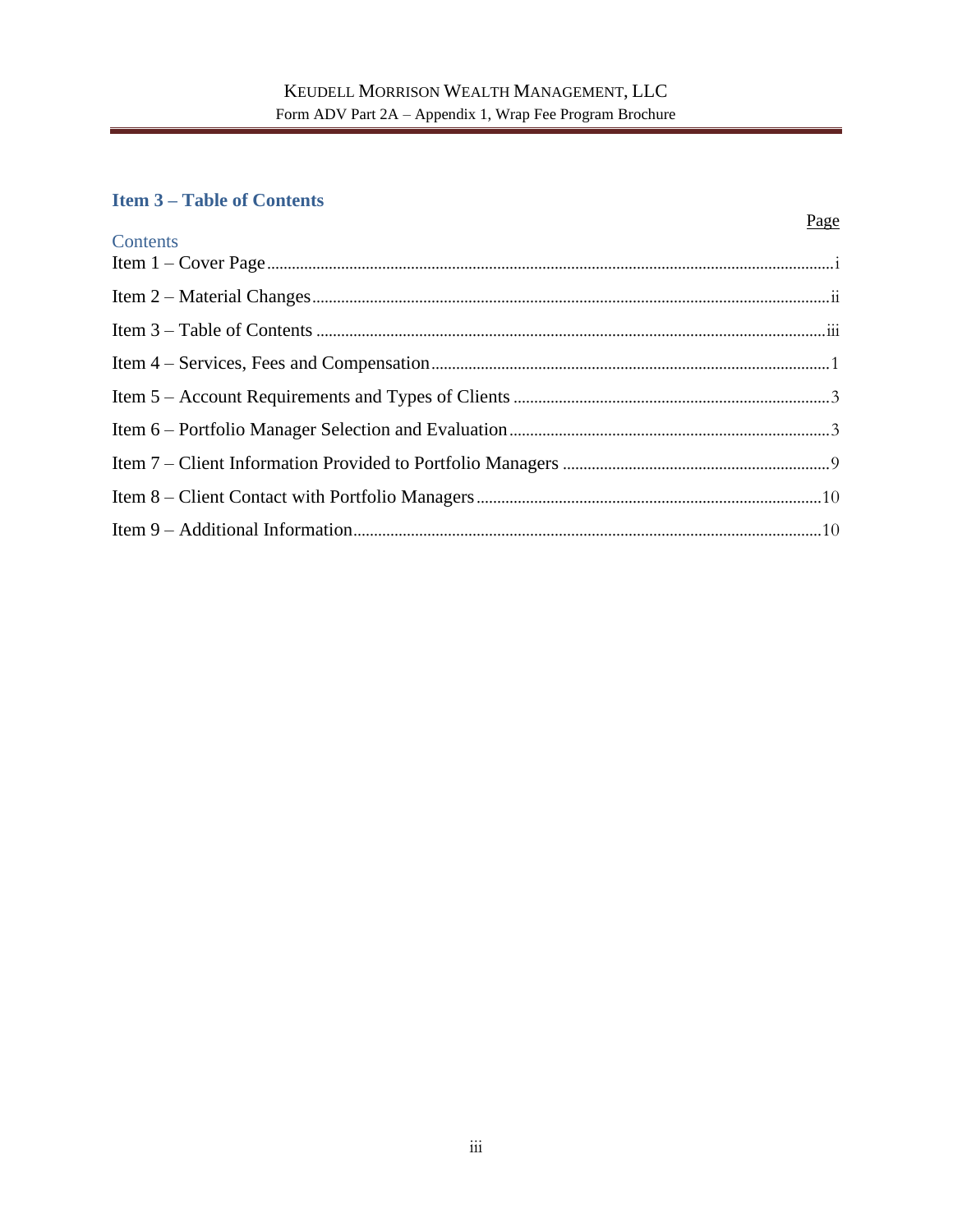## <span id="page-31-0"></span>**Item 4 – Services, Fees and Compensation**

**A** Keudell Morrison Wealth Management, LLC ("Keudell Morrison" "we" or "us") is a registered investment advisor located in Salem, Oregon and registered with the SEC since March 2018. Keudell Morrison's founders and owners are Michael Morrison, Larry Keudell, Joel Blount, Stephanie Smith and Amanda Shine.

Under this Wrap Fee Program, Keudell Morrison serves individuals and businesses in all areas of investment management and financial planning, including asset management, investment consulting, education funding, risk management, tax management, retirement planning, estate planning services, and employee and executive benefits. While we do not provide tax or legal advice, we provide a full range of services coupled in coordination with other advisors such as attorneys and Certified Public Accountants.

Under this Wrap Fee Program, Keudell Morrison charges Clients annual fees for investment advisory services generally ranging from 0.50% to 1.5% of assets under management according to the amount of assets under management and the specific needs of the Client for managing Clients' portfolios. Fees are generally not negotiable.

In circumstances where a Third Party Asset Manager ("TPAM") or a sub-advisor is utilized to provide certain investment advisory services to a Client, the TPAM or sub-advisor's fee will always be a portion of the Client's total advisory fees as stated in the Client's investment advisory agreement. The TPAM or sub-advisory fees may range from .25% to 1.0% of the Client's assets under management.

**B** In determining whether to establish an account under our Wrap Fee Program, you should be aware that the overall cost to you of the program may be higher or lower than you might incur by purchasing separately, or unbundled, the types of securities available in the program. In order to compare the cost of the program with unbundled services, you should consider the turnover rate in our investment strategies, trading activity in the account and standard advisory fees and brokerage commissions that would be charged at our custodian, or at other broker-dealers and investment advisors.

Depending upon the percentage wrap fee charged by our firm (as described more fully above), the amount of portfolio activity in your account, and the value of custodial and other services provided, the wrap fee may or may not exceed the aggregate cost of such services if they were to be provided separately and/or if we were to negotiate transaction fees and seek best price and execution of transactions for your individual account. In as much as the execution costs for transactions effected in your account will be paid by our firm, a conflict of interest arises in that we may have a disincentive to trade securities in your account.

**C** Clients that are enrolled in the Wrap Fee Program will still be required to pay certain fees including: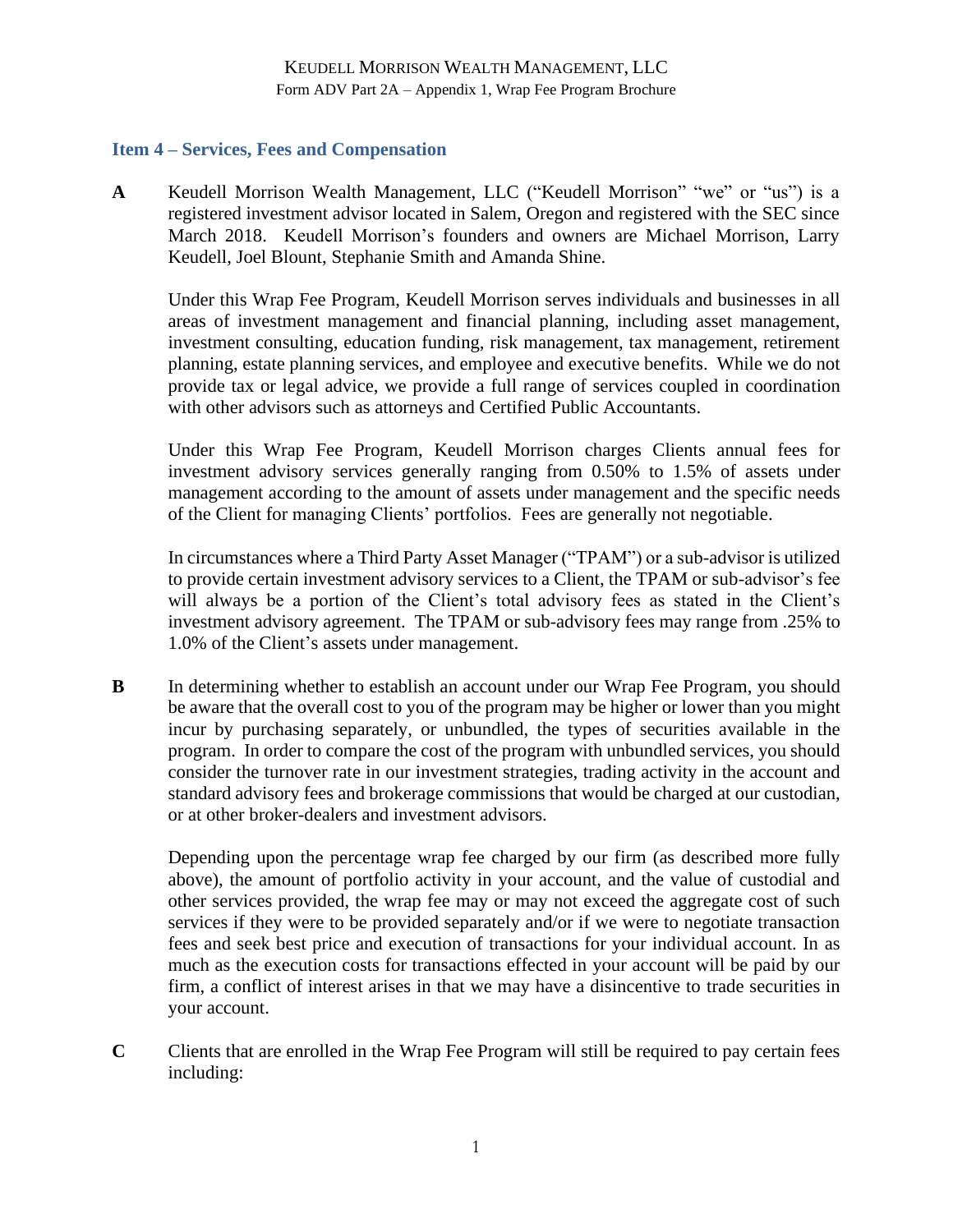- The Client's proportionate share of any internal mutual fund's fees and charges.
- The Client's proportionate share of internal fees and expenses of exchange-traded funds such as fees and expenses for investment advisory services, administration, and other fund-level expenses
- Client charges imposed by the Client's current custodian (e.g., a transfer or termination fee) before the assets are transferred to Keudell Morrison.
- Client charges imposed by Keudell Morrison's custodian (e.g., a transfer or termination fee) before the assets are transferred from Keudell Morrison.
- Client charges necessary to liquidate incoming positions into our recommended portfolio.
- **D** Keudell Morrison and its investment advisor representatives receive compensation as a result of your participation in the Wrap Fee Program. This compensation may be more than the amount Keudell Morrison and its investment advisor representatives would receive if you paid separately for investment advice, brokerage, and other services. Accordingly, a conflict of interest exists because Keudell Morrison and its investment advisor representatives have a financial incentive to recommend the program.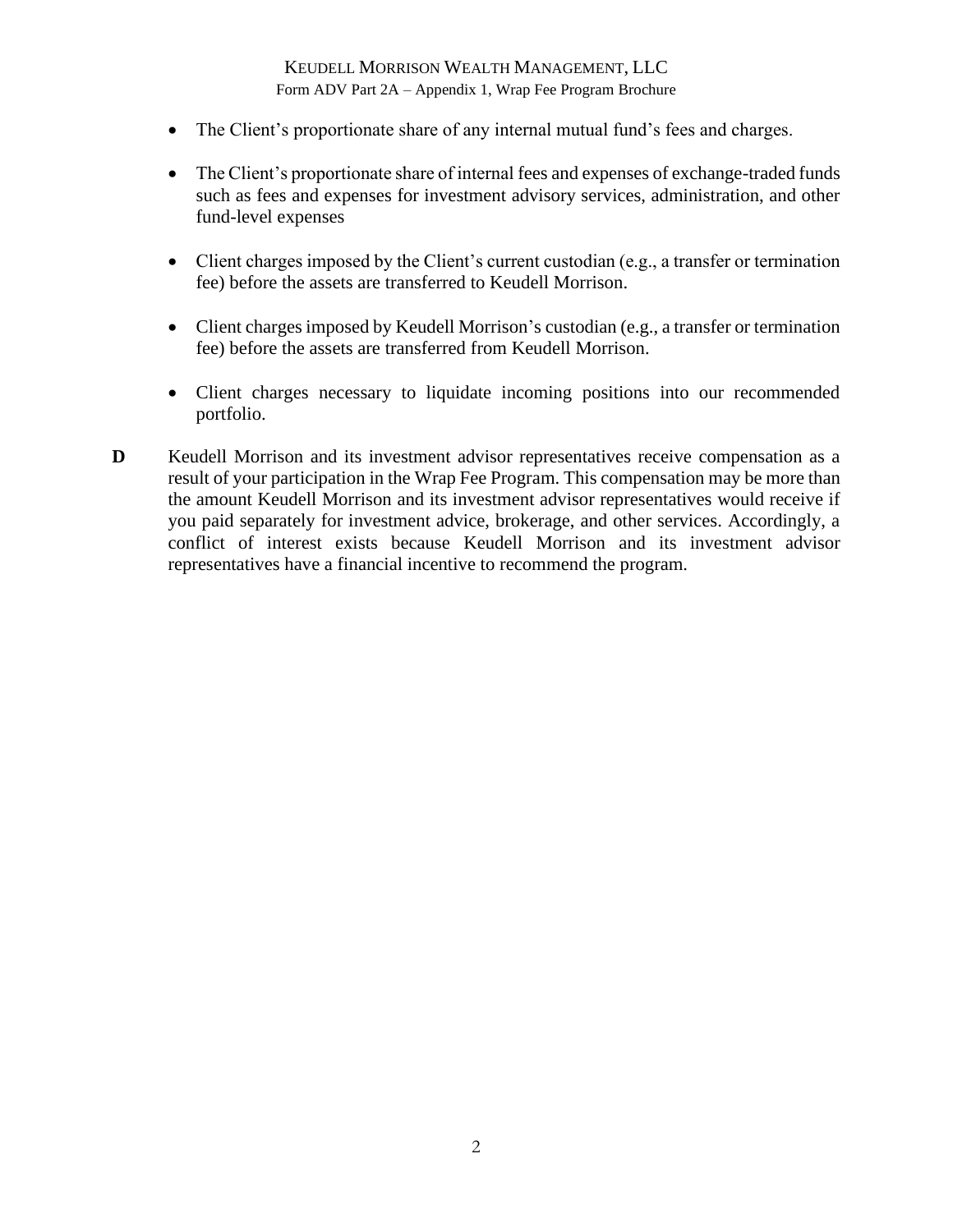#### <span id="page-33-0"></span>**Item 5 – Account Requirements and Types of Clients**

Keudell Morrison provides investment advice to individuals, high net worth individuals, businesses, and not for profit organizations. Because each Client is unique, they must be willing to be involved in the planning and ongoing processes. Such involvement does not have to be time consuming, however we want our Clients to remain informed and have a sense of security about their investments. Keudell Morrison has an asset minimum of \$500,000 for opening or maintaining a Wrap Fee Program Account. We will make exceptions to this minimum under certain circumstances.

#### <span id="page-33-1"></span>**Item 6 – Portfolio Manager Selection and Evaluation**

- **A** Investment advisor representatives of Keudell Morrison may act as the portfolio manager under a Wrap Fee Program account. In circumstances where Keudell Morrison recommends separate account managers, we consider several factors including account size, risk tolerance, the opinion of each Client and the investment philosophy of the selected registered investment advisor. The recommendation of the initial portfolio manager and or the replacement of the portfolio manager will be based on a number of factors including Client service, portfolio performance, customer satisfaction and other similar factors. The Chief Compliance Officer or other firm manager may conduct periodic portfolio performance evaluations where the performance of the portfolio being evaluated may be compared to other similarly managed accounts. Each portfolio evaluated may be evaluated based on its particular circumstances. Therefore, the portfolio performance evaluations of accounts may not be conducted on a uniform or consistent basis.
- **B** Investment advisor representatives of Keudell Morrison may act as the portfolio manager under a Wrap Fee Program account. Keudell Morrison and its investment advisor representatives receive compensation as a result of your participation in the program. This compensation may be more than the amount Keudell Morrison and its investment advisor representatives would receive if you paid separately for investment advice, brokerage, and other services. Accordingly, a conflict of interest exists because Keudell Morrison and its investment advisor representatives have a financial incentive to recommend the program. Related persons are subject to the same selection criteria as outside portfolio managers.

### **C Advisory Business.**

Information regarding types of advisory services offered, how advisory services are tailored to individual needs of Clients, and differences between the wrap fee program and separately managed accounts can be found in Item 4 above.

#### **Performance-Based Fees and Side-By-Side Management.**

Keudell Morrison does not charge any performance-based fees for its services and does not provide side-by-side management.

#### **Methods of Analysis, Investment Strategies and Risk of Loss.**

Keudell Morrison's investment philosophy is based on Modern Portfolio Theory, which refers to the process of attempting to reduce risk in a portfolio through systematic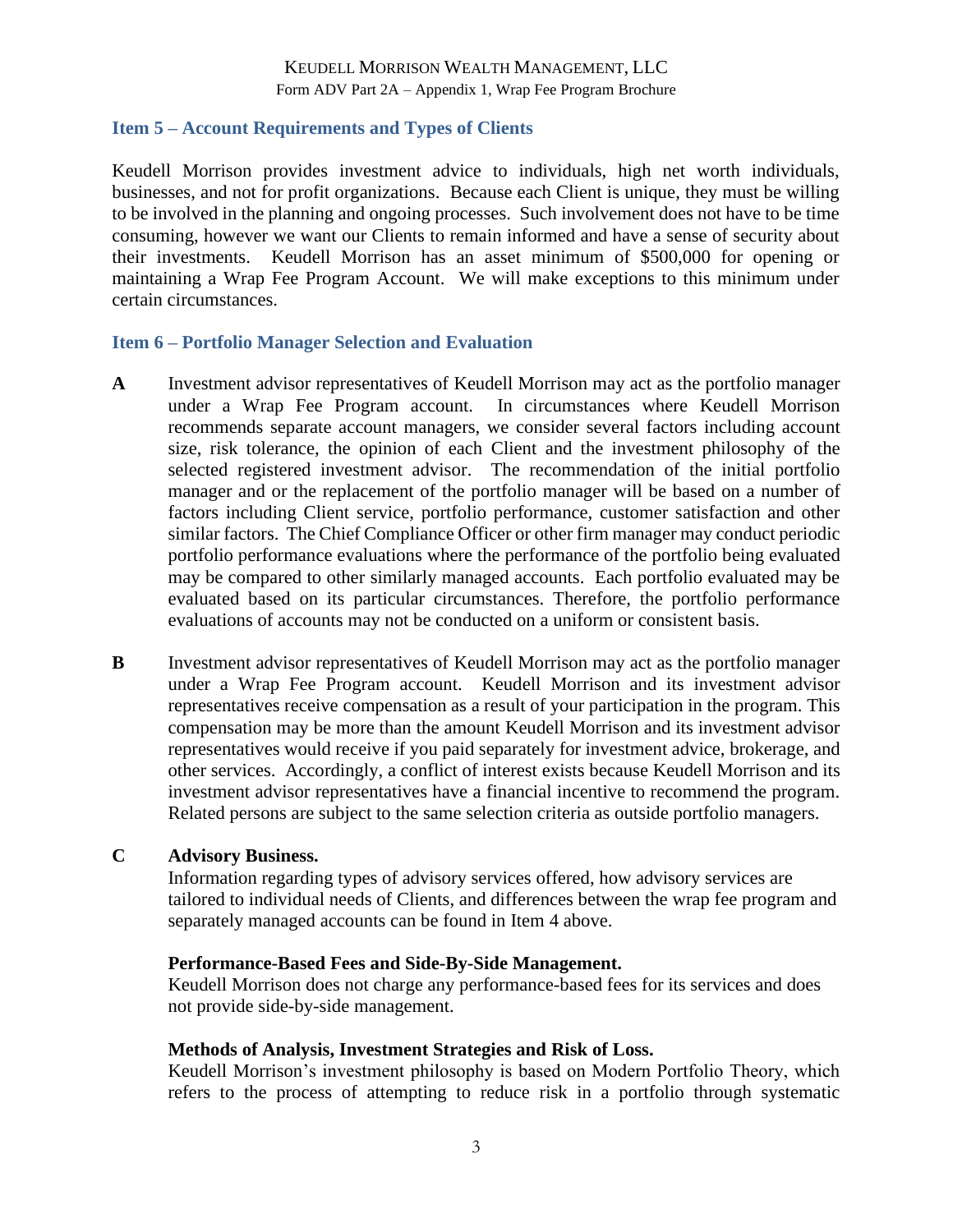diversification across asset classes, including but not limited to common stocks, corporate bonds, government bonds, commodities, and real estate investment trusts. We consider ourselves global investment managers and attempt to add additional diversification by including non-U.S. investments to clients' portfolios. We emphasize the analysis of mutual funds, exchange-traded funds, and separately managed accounts (SMA's) in our selection of the investments that comprise our clients' portfolios.

Representatives may use additional methods of analysis to manage the accounts of their clients. Following are typical methods of analysis that representatives may use; however, clients should inquire of their specific representative the particular method the representative intends to use in managing the client's account:

#### **Fundamental Analysis**

Fundamental analysis uses publicly available data in the evaluation of a security's value. Although most analysts use fundamental analysis to value common stocks, this method of valuation can be used for just about any type of security. For example, an investor can perform fundamental analysis on a bond's value by looking at economic factors such as interest rates and the overall state of the economy. He can also look at information about the bond issuer, such as potential changes in credit ratings.

For stocks and equity instruments, this method uses revenues, earnings, future growth, return on equity, profit margins and other data to determine a company's underlying value and potential for future growth. In terms of common stocks, fundamental analysis focuses on the financial statements of the company being evaluated.

Fundamental analysts study anything that can affect a security's value including macroeconomic factors such as the overall economy and industry conditions, and microeconomic factors such as financial conditions and company management. The end goal of fundamental analysis is to produce a quantitative value that an investor can compare with a security's current price, thus indicating whether the security is undervalued or overvalued.

#### **Technical Analysis**

Technical analysis is used to attempt to forecast the price movement of virtually any tradable instrument that is generally subject to forces of supply and demand, including common stocks, bonds, futures and currency pairs. In fact, technical analysis can be viewed as simply the study of supply and demand forces as reflected in the market price movements of a security. It is most commonly applied to price changes, but some analysts may additionally track numbers other than just price, such as trading volume or open interest figures.

Over the years, numerous technical indicators have been developed by analysts in attempts to accurately forecast future price movements. Some indicators are focused primarily on identifying the current market trend, including support and resistance areas, while others are focused on determining the strength of a trend and the likelihood of its continuation. Commonly used technical indicators include trend-lines and multiple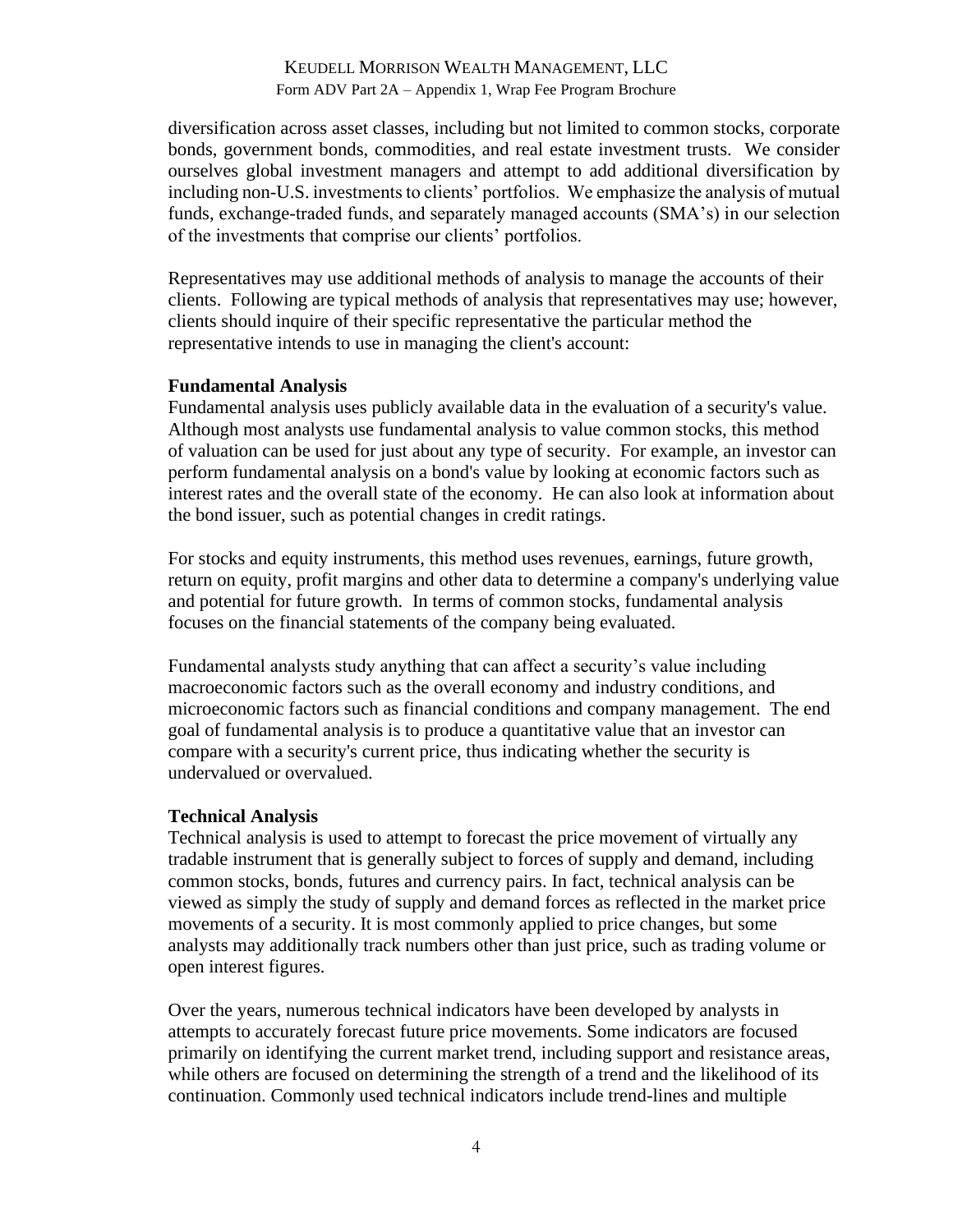moving averages, such as the 50-day moving average and the 200-day moving average.

#### **Economic (Cyclical) Analysis**

Economic analysis takes into consideration economic cycles in order to predict how various sectors of the market and a market index will perform. Stocks in consumer staples such as food and household products may be appropriate in one cycle while in a period of recovery consumer discretionary stocks may become more attractive. The expectation of rising or falling interest rates during economic cycles can also affect risk premiums. This type of analysis is useful over longer periods of time for portfolio planning and allocation but does not generally provide a basis for day-to-day investment management.

#### **Mutual Fund and ETF Analysis**

In analyzing mutual funds and ETFs, we heavily scrutinize the experience and track record of the portfolio managers to determine if they have demonstrated the ability to invest successfully in varying economic conditions. We continuously monitor the funds in an attempt to determine if they are deviating from their stated investment strategies. We also evaluate the fees of each fund to ensure they are reasonable for the asset class we are investing in. A risk of our mutual fund and ETF analysis is that, as in all investments, past performance does not guarantee future results. A manager who has been successful in the past may not be able to replicate that success in the future. In addition, managers of different mutual funds and ETF's may purchase the same security in a client's portfolio, increasing the risk to the client if that security were to fall in value. There is also a risk that a manager may deviate from the stated investment mandate or strategy of the fund, which could make the fund less suitable for the client's portfolio. We specifically rely on Morningstar for our mutual fund and ETF analytical data.

#### **Sources of information**

Keudell Morrison subscribes to numerous financial newspapers, investment magazines, trade association publications, and research services including The Wall Street Journal, The Economist, Ned Davis Research, Mauldin Economics, Cass Freight Index, Alpine Macro and Hedgeye Risk Management. In addition, Keudell Morrison also uses free online resources including but not limited to FRED (Federal Reserve Economic Database), The IMF (International Monetary Fund), The World Factbook – Central Intelligence Agency, The Atlanta Federal Reserve's GDP Now, US Department of Labor, The Congressional Budget Office, and the Bureau of Economic Analysis.

#### **Risk of Errors in Investment Decisions**

There is a risk that our judgment about the attractiveness, relative value, or potential appreciation of a particular security or market sector, or about the timing of investment purchases or sales, may prove to be incorrect, resulting in losses to a client's account. The success of Keudell Morrison's strategy for an account or portfolio is subject to Keudell Morrison 's ability to continually analyze and select appropriate mutual fund, ETF, and SMA investments, and allocate and re-allocate the investments consistent with the intended investment objectives and risk parameters of the client.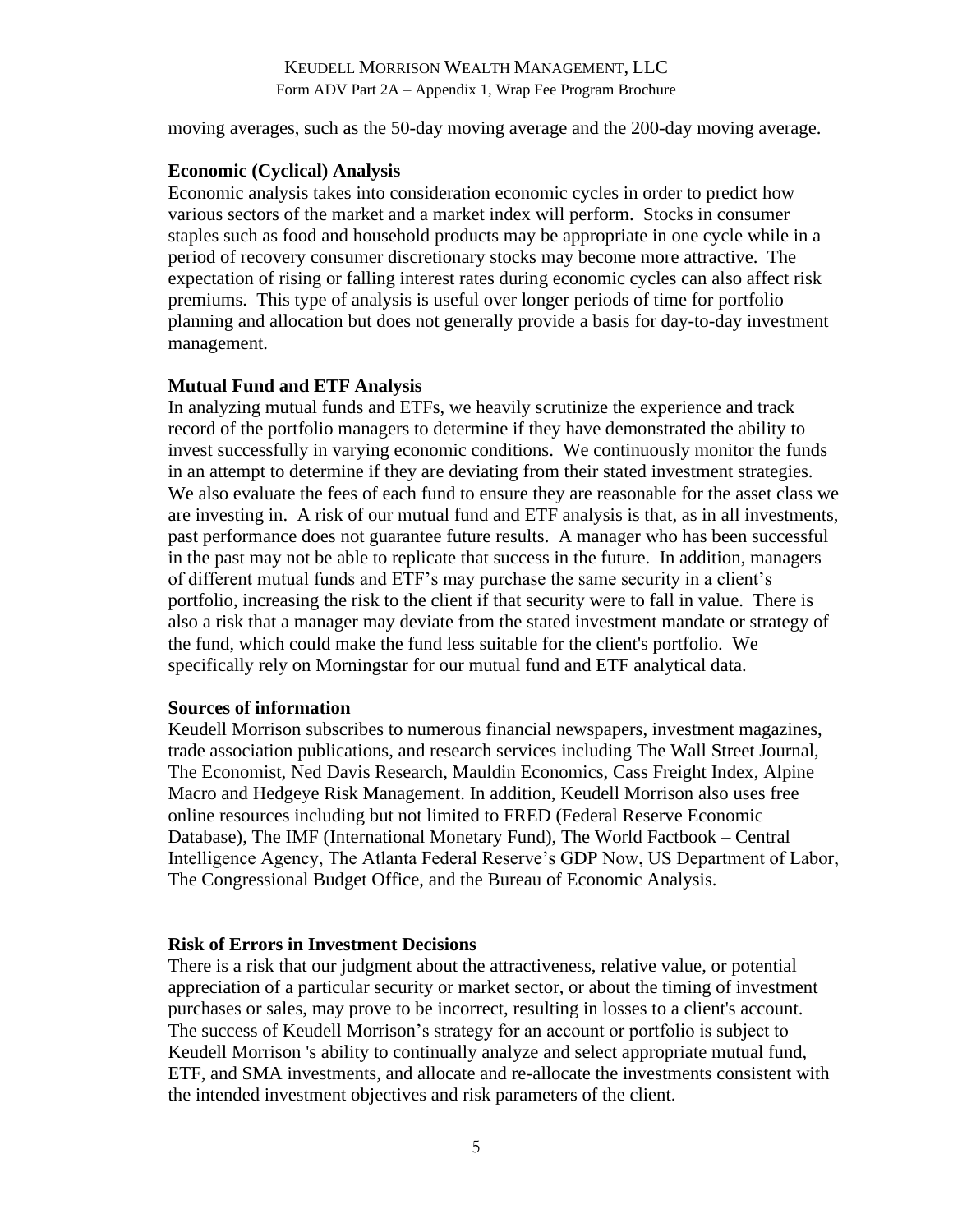#### **Investment Strategies & Risks**

We reserve the right to employ a number of investment strategies in pursuit of the investment objectives for client portfolios, including long-term investments (investments expected to be held for more than a year) and short-term investments (investments expected to be held for less than a year). In general, clients should expect that our strategies will emphasize long-term investments in common stocks, bonds, mutual funds, and ETF's. Portfolio composition and allocation at any given time will vary based on our assessment of current market conditions and the relative risk and reward of particular investments.

#### **Additional Risks**

All investment programs have certain risks that are borne by the investor. Our investment approach constantly keeps the risk of loss in mind. Investors face the following investment risks:

- Interest-rate Risk: Fluctuations in interest rates may cause investment prices to fluctuate. For example, when interest rates rise, yields on existing bonds become less attractive, causing their market values to decline.
- Market Risk: The price of a security, bond, or mutual fund may drop in reaction to tangible and intangible events and conditions. This type of risk is caused by external factors independent of a security's particular underlying circumstances. For example, political, economic, and social conditions may trigger market events.
- Inflation Risk: When any type of inflation is present, a dollar today will not buy as much as a dollar next year, because purchasing power is eroding at the rate of inflation.
- Currency Risk: Overseas investments are subject to fluctuations in the value of the dollar against the currency of the investment's originating country. This is also referred to as exchange rate risk.
- Reinvestment Risk: This is the risk that future proceeds from investments may have to be reinvested at a potentially lower rate of return (i.e. interest rate). This primarily relates to fixed income securities.
- Business Risk: These risks are associated with a particular industry or a particular company within an industry. For example, oil-drilling companies depend on finding oil and then refining it, a lengthy process, before they can generate a profit. They carry a higher risk of profitability than an electric company, which generates its income from a steady stream of customers who buy electricity no matter what the economic environment is like.
- Liquidity Risk: Liquidity is the ability to readily convert an investment into cash. Generally, assets are more liquid if many traders are interested in a standardized product. For example, Treasury Bills are highly liquid, while real estate properties are not.
- Financial Risk: Excessive borrowing to finance a business' operations increases the risk of profitability, because the company must meet the terms of its obligations in good times and bad. During periods of financial stress, the inability to meet loan obligations may result in bankruptcy and/or a declining market value.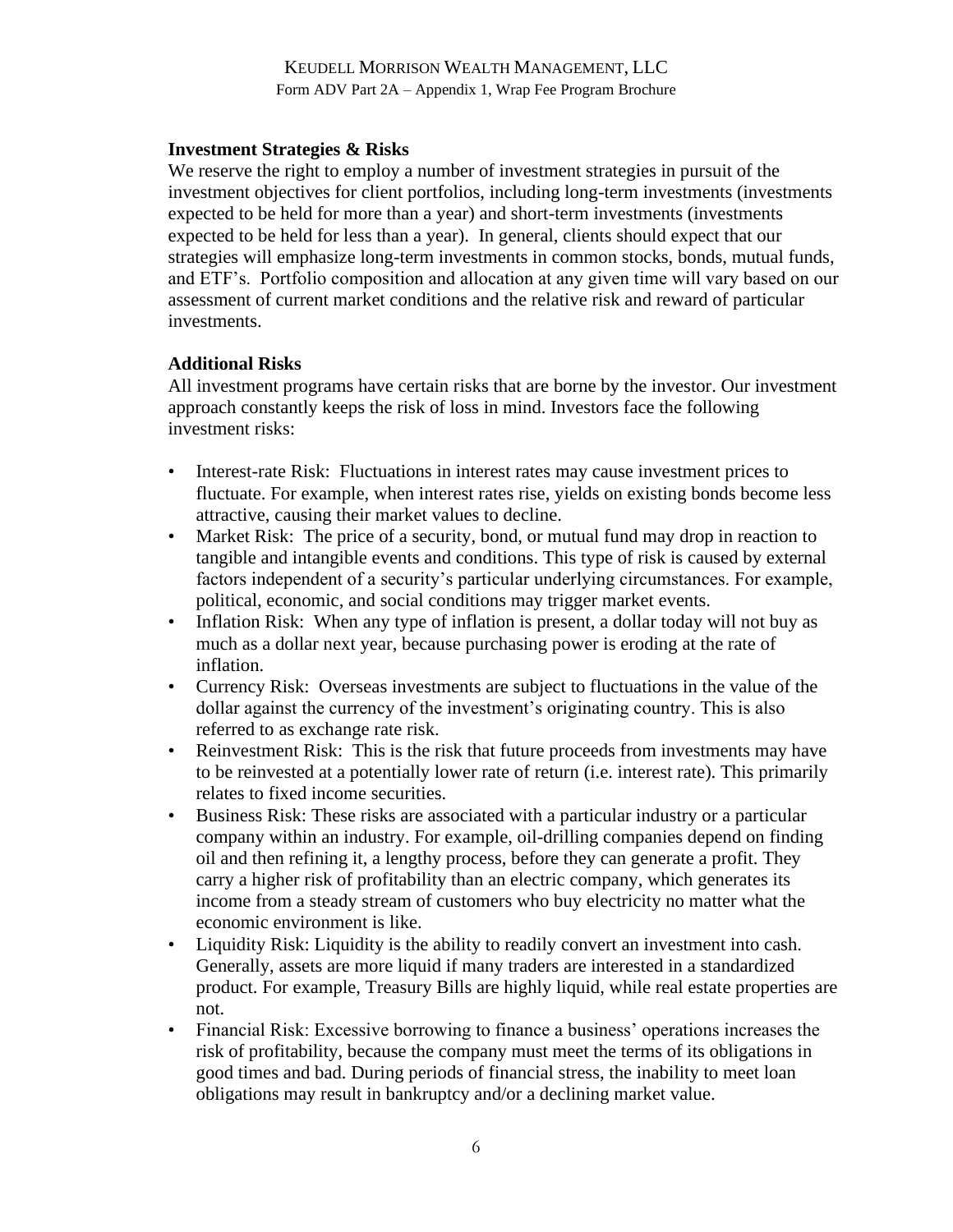**B** We use our best judgment and good faith efforts in rendering services to Client. We cannot warrant or guarantee any particular level of account performance, or that an account will be profitable over time. Not every investment recommendation we make will be profitable. Investing in securities involves risk of loss that Clients should be prepared to bear. Clients assume all market risk involved in the investment of account assets. Investments are subject to various market, currency, economic, political, and business risks.

Except as may otherwise be provided by law, we are not liable to Clients for:

- any loss that Clients may suffer by reason of any investment recommendation we made with that degree of care, skill, and diligence under the circumstances that a prudent person acting in a fiduciary capacity would use; or
- any independent act or failure to act by a custodian of Client accounts.

It is the responsibility of the Client to give us complete information and to notify us of any changes in financial circumstances or goals.

#### **IRA Rollover Considerations**

As part of our investment advisory services to you, we may recommend that you withdraw the assets from your employer's retirement plan and roll the assets over to an individual retirement account ("IRA") that we will manage on your behalf. If you elect to roll the assets to an IRA that is subject to our management, we will charge you an asset based fee as set forth in the agreement you executed with our firm. This practice presents a conflict of interest because persons providing investment advice on our behalf have an incentive to recommend a rollover to you for the purpose of generating fee based compensation rather than solely based on your needs. You are under no obligation, contractually or otherwise, to complete the rollover. Moreover, if you do complete the rollover, you are under no obligation to have the assets in an IRA managed by our firm.

Many employers permit former employees to keep their retirement assets in their company plan. Also, current employees can sometimes move assets out of their company plan before they retire or change jobs. In determining whether to complete the rollover to an IRA, and to the extent the following options are available, you should consider the costs and benefits of:

An employee will typically have four options:

- 1. Leaving the funds in your employer's (former employer's) plan.
- 2. Moving the funds to a new employer's retirement plan.
- 3. Cashing out and taking a taxable distribution from the plan.
- 4. Rolling the funds into an IRA rollover account.

Each of these options has advantages and disadvantages and before making a change we encourage you to speak with your CPA and/or tax attorney.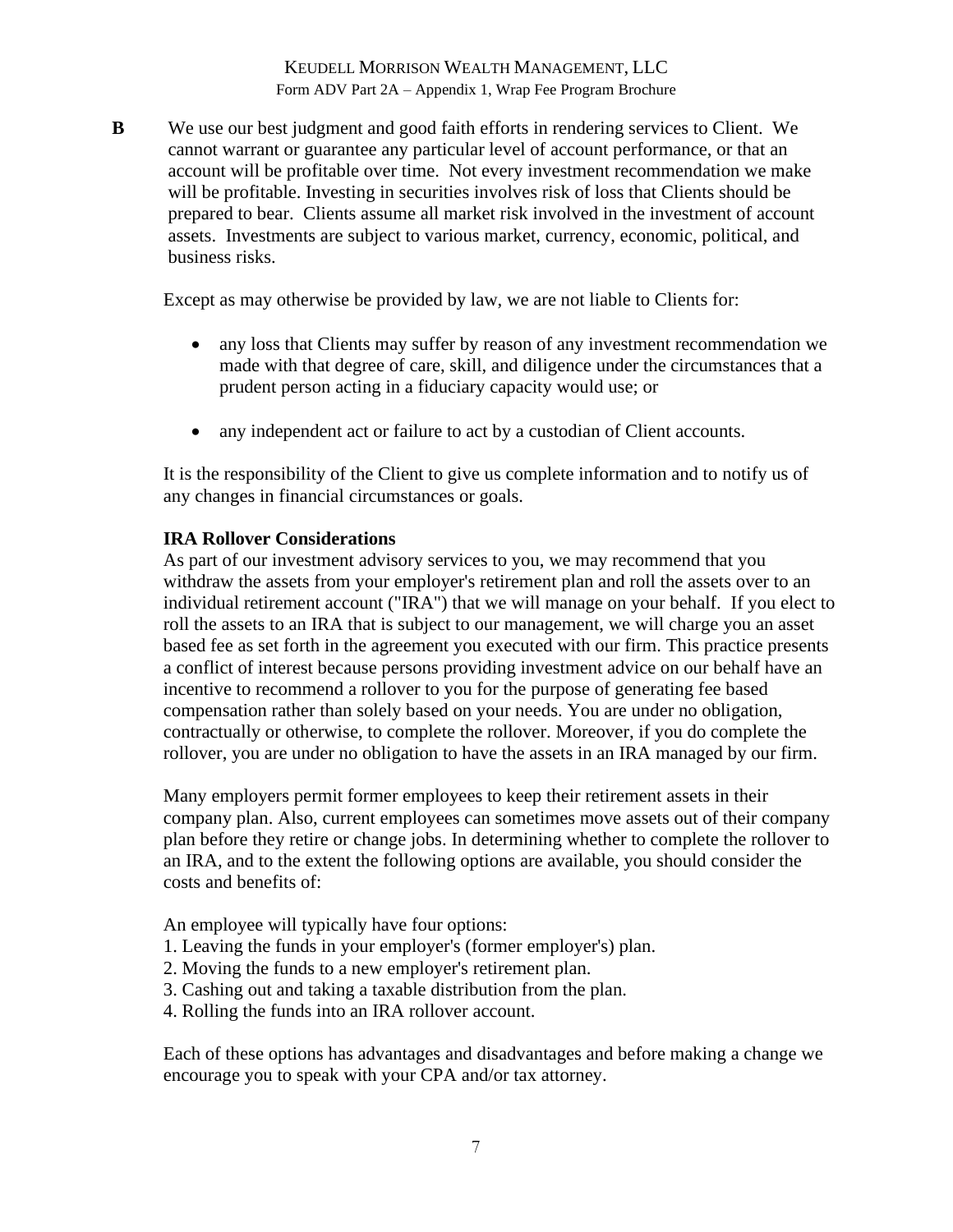Form ADV Part 2A – Appendix 1, Wrap Fee Program Brochure

If you are considering rolling over your retirement funds to an IRA for us to manage here are a few points to consider before you do so:

- 1. Determine whether the investment options in your employer's retirement plan address your needs or whether you might want to consider other types of investments.
	- a. Employer retirement plans generally have a more limited investment menu than IRAs.
	- b. Employer retirement plans may have unique investment options not available to the public such as employer securities, or previously closed funds.
- 2. Your current plan may have lower fees than our fees.
	- a. If you are interested in investing only in mutual funds, you should understand the cost structure of the share classes available in your employer's retirement plan and how the costs of those share classes compare with those available in an IRA.
	- b. You should understand the various products and services you might take advantage of at an IRA provider and the potential costs of those products and services.
- 3. Our strategy may have higher risk than the option(s) provided to you in your plan.
- 4. Your current plan may also offer financial advice.
- 5. If you keep your assets titled in a 401k or retirement account, you could potentially delay your required minimum distribution beyond age 70.5.
- 6. Your 401k may offer more liability protection than a rollover IRA; each state may vary. Generally, federal law protects assets in qualified plans from creditors. Since 2005, IRA assets have been generally protected from creditors in bankruptcies. However, there can be some exceptions to the general rules so you should consult with an attorney if you are concerned about protecting your retirement plan assets from creditors.
- 7. You may be able to take out a loan on your 401k, but not from an IRA.
- 8. IRA assets can be accessed any time; however, distributions are subject to ordinary income tax and may also be subject to a 10% early distribution penalty unless they qualify for an exception such as disability, higher education expenses, or the purchase of a home.
- 9. If you own company stock in your plan, you may be able to liquidate those shares at a lower capital gains tax rate.

It is important that you understand the differences between these types of accounts and to decide whether a rollover is best for you. Prior to proceeding, if you have questions contact your investment adviser representative, or call our main number as listed on the cover page of this brochure.

## **Voting Client Securities.**

Without exception, Keudell Morrison does not vote proxies on behalf of Clients. Additionally, Keudell Morrison will not provide advice to Clients on how the Client should vote.

Keudell Morrison does not have authority to vote Client securities unless authorized by the Client. Most Clients will receive proxies and other solicitations directly from the custodian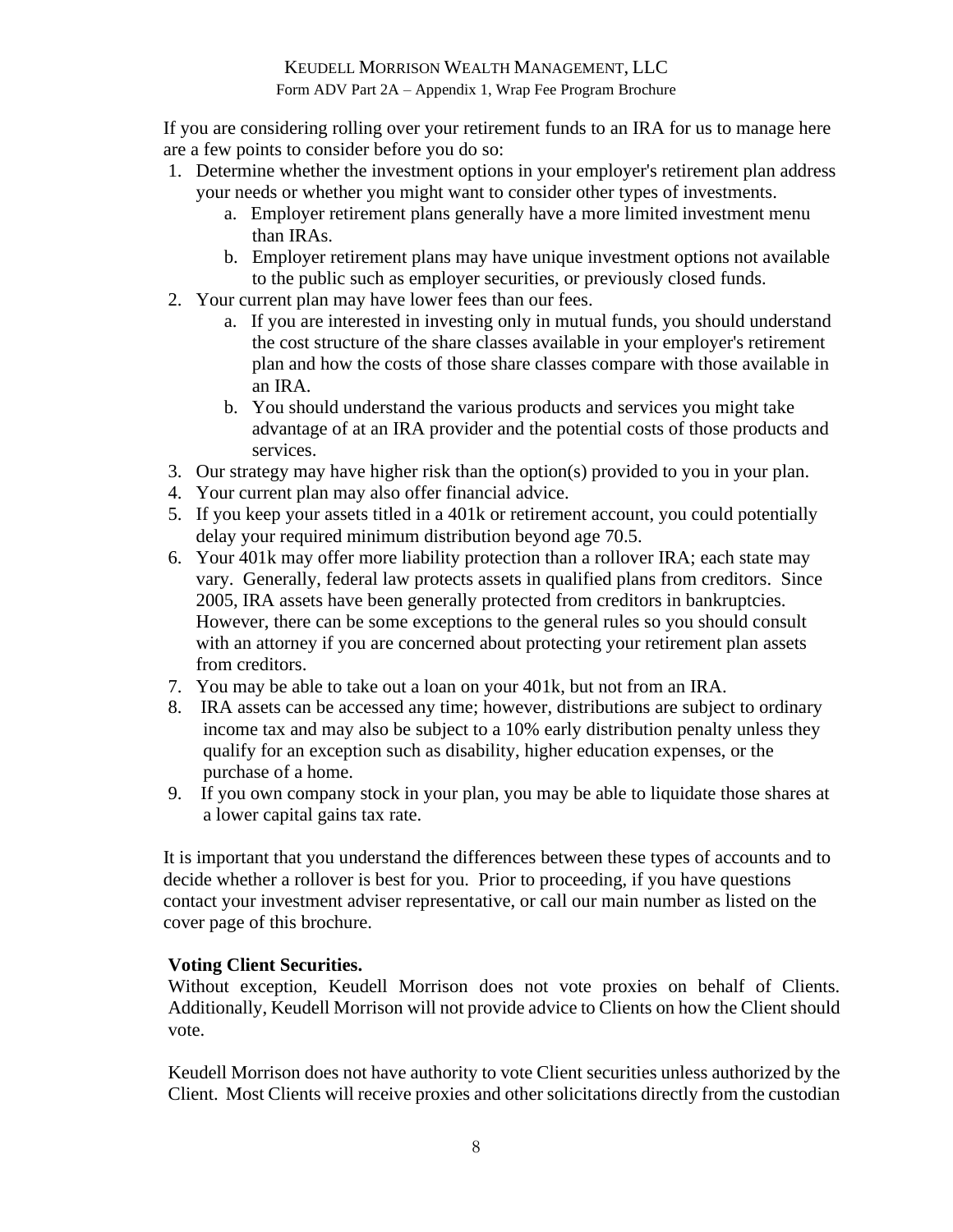or transfer agent. If any proxy materials are received on behalf of a Client, they will be sent directly to the Client or a designated representative of the Client, who is responsible to vote the proxy.

We manage \$502,665,358 of Client assets on a discretionary basis and \$168,588,210 of Client assets on a non-discretionary basis. This amount was calculated as of December 31, 2021.

### <span id="page-39-0"></span>**Item 7 – Client Information Provided to Portfolio Managers**

Once the Client selects an investment advisor representative and an advisory relationship is initiated, the investment advisor representative will obtain information from the Client on the Client's financial background, prior investment experience, investment objectives, goals and restrictions, if any, and risk tolerance, among other things. This information is shared with any separate account manager selected by the Client.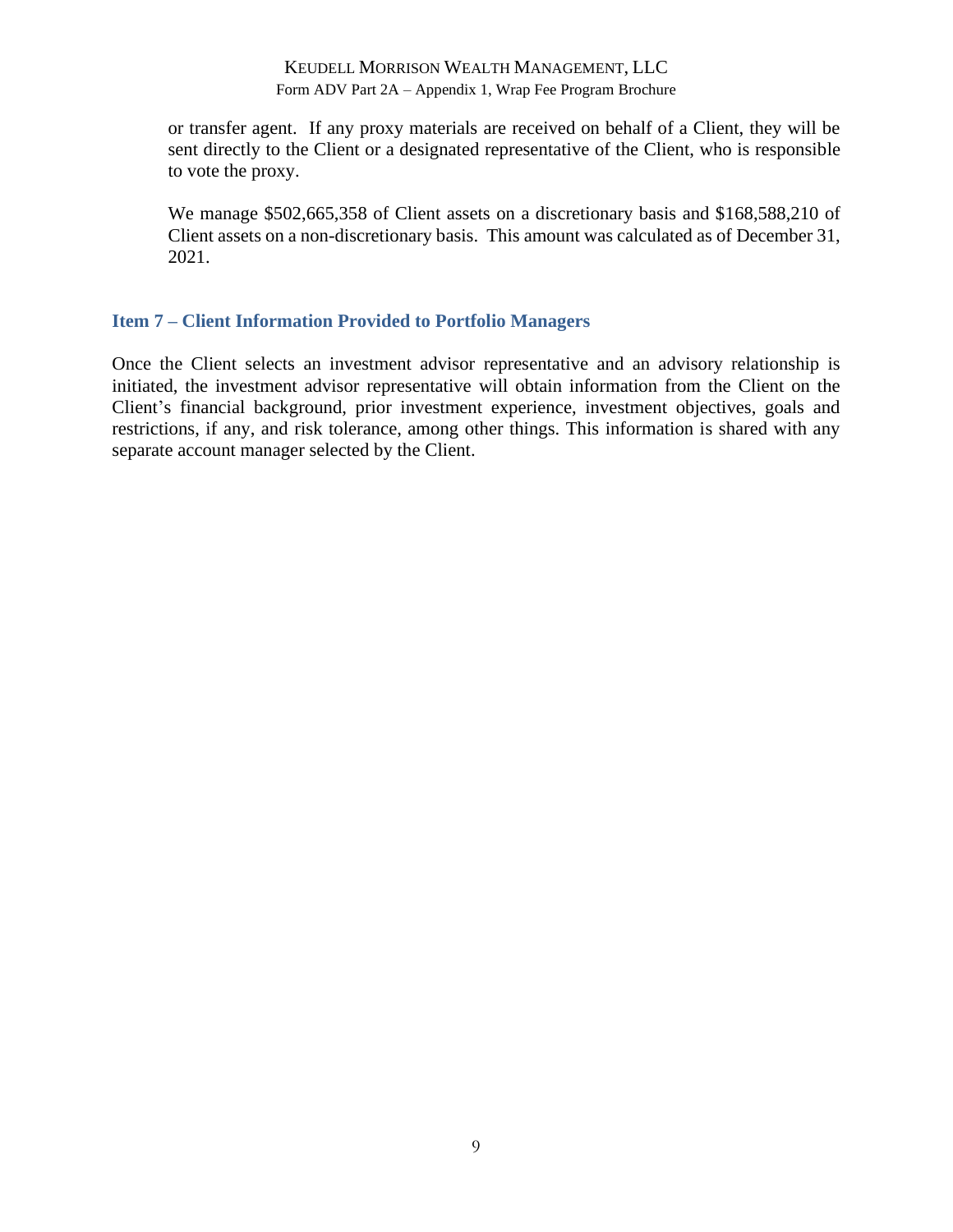### <span id="page-40-0"></span>**Item 8 – Client Contact with Portfolio Managers**

Keudell Morrison does not place any restrictions on its Client's ability to contact and consult with their portfolio managers.

### <span id="page-40-1"></span>**Item 9 – Additional Information**

#### **A Disciplinary Information.**

Keudell Morrison is required to disclose all material facts regarding any legal or disciplinary event that would be material to your evaluation of our firm, or the integrity of our management.

In order to avoid the time and expense associated with arbitration, on September 26, 2008, without admitting or denying any allegations, Larry Keudell reached a settlement over a disputed claim with a client. Mr. Keudell made no payment towards the settlement and the matter did not result in any fine, or regulatory action against him. Keudell Morrison remains committed to observing the highest standards of integrity and regulatory compliance in all aspects of our operations. We welcome any inquiries regarding this matter.

### **Other Financial Industry Activities and Affiliations.**

Certain investment advisor representatives of Keudell Morrison are also licensed to sell insurance in one or more states, either through a licensed general insurance agency or as direct agent representative of a specific insurance company. Insurance related business is transacted with advisory Clients and individuals may receive commissions from insurance products sold to Clients. Clients are advised that the fees paid to Keudell Morrison for investment advisory services are separate and distinct from the commissions earned by any individual for selling Clients other insurance products. If requested by a Client, we will disclose the amount of commission expected to be paid.

The receipt of commissions by an individual associated with the firm presents a conflict of interest. As fiduciaries we must act primarily for the benefit of investment advisory Clients. As such, we will only transact insurance related business with Clients when fully disclosed, suitable, and appropriate. Further, we must determine in good faith that any commissions paid to our representatives are appropriate. Clients are informed that they are under no obligation to use any individual associated with Keudell Morrison for insurance products or services. Clients may use any insurance firm or agent they choose.

Keudell Morrison may, on occasion, recommend that all or a portion of a Client's assets be managed by an unaffiliated investment manager or sub-advisor. Fees charged by a subadvisor will be fully disclosed to Clients. Sub-advisory fees may be deducted directly from Client accounts and may result in increased fees to Client. In all discretionary accounts, except to the extent the Client directs otherwise, we are authorized to use our discretion in selecting or changing a sub-advisor and/or outside money manager to the account without prior approval from a Client. Clients may be required to execute a limited power of attorney with a sub-advisor selected by us. Prior to selecting other advisers to manage Client assets,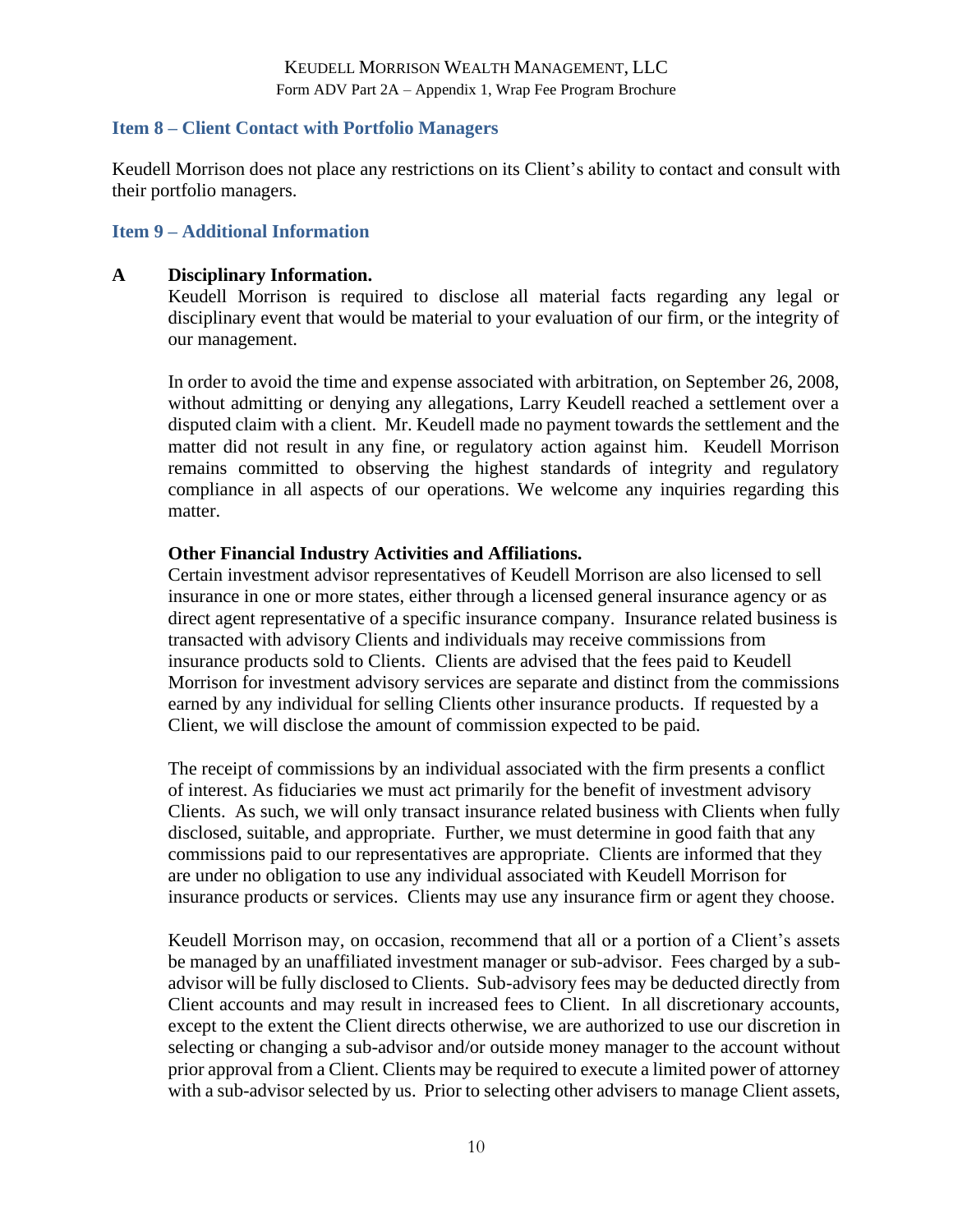Keudell Morrison will confirm that the other advisers are properly licensed or registered as an investment adviser.

**B Code of Ethics, Participation or interest in Client transactions and personal trading.** Keudell Morrison has a Code of Ethics which all employees are required to follow. The Code of Ethics outlines our high standard of business conduct, and fiduciary duty to Clients. The Code of Ethics includes provisions relating to the confidentiality of Client information, a prohibition on insider trading, a prohibition of rumor mongering, restrictions on the acceptance of significant gifts, the reporting of certain gifts and business entertainment items, and personal securities trading procedures, among other things.

We do not own or manage any companies or investments that we advise our Clients to buy.

Keudell Morrison or individuals associated with our firm may buy and sell some of the same securities for their own account that Keudell Morrison buys and sells for its Clients. When appropriate, we will purchase or sell securities for Clients before purchasing the same for our account or allowing representatives to purchase or sell the same for their own account. In some cases, Keudell Morrison or representatives may buy or sell securities for their own account for reasons not related to the strategies adopted for our Clients. Our employees are required to follow the Code of Ethics when making trades for their own accounts in securities which are recommended to and/or purchased for Clients. The Code of Ethics is designed to assure that the personal securities transactions will not interfere with decisions made in the best interest of advisory Clients while at the same time, allowing employees to invest their own accounts.

Keudell Morrison will disclose to advisory Clients any material conflict of interest relating to us, our representatives, or any of our employees which could reasonably be expected to impair the rendering of unbiased and objective advice.

As any advisory situation could present a conflict of interest, we have established the following restrictions to ensure our fiduciary responsibilities:

- 1. A director, officer, associated person, or employee of Keudell Morrison shall not buy or sell securities for his personal portfolio where his decision is substantially derived, in whole or in part, by reason of his employment unless the information is also available to the investing public on reasonable inquiry. No person of Keudell Morrison shall prefer his or her own interest to that of the advisory Client.
- 2. Keudell Morrison maintains a list of all securities holdings for itself and for anyone associated with its advisory practice that has access to advisory recommendations. An appropriate officer of Keudell Morrison reviews these holdings on a regular basis.
- 3. Any individual not in observance of the above may be subject to termination.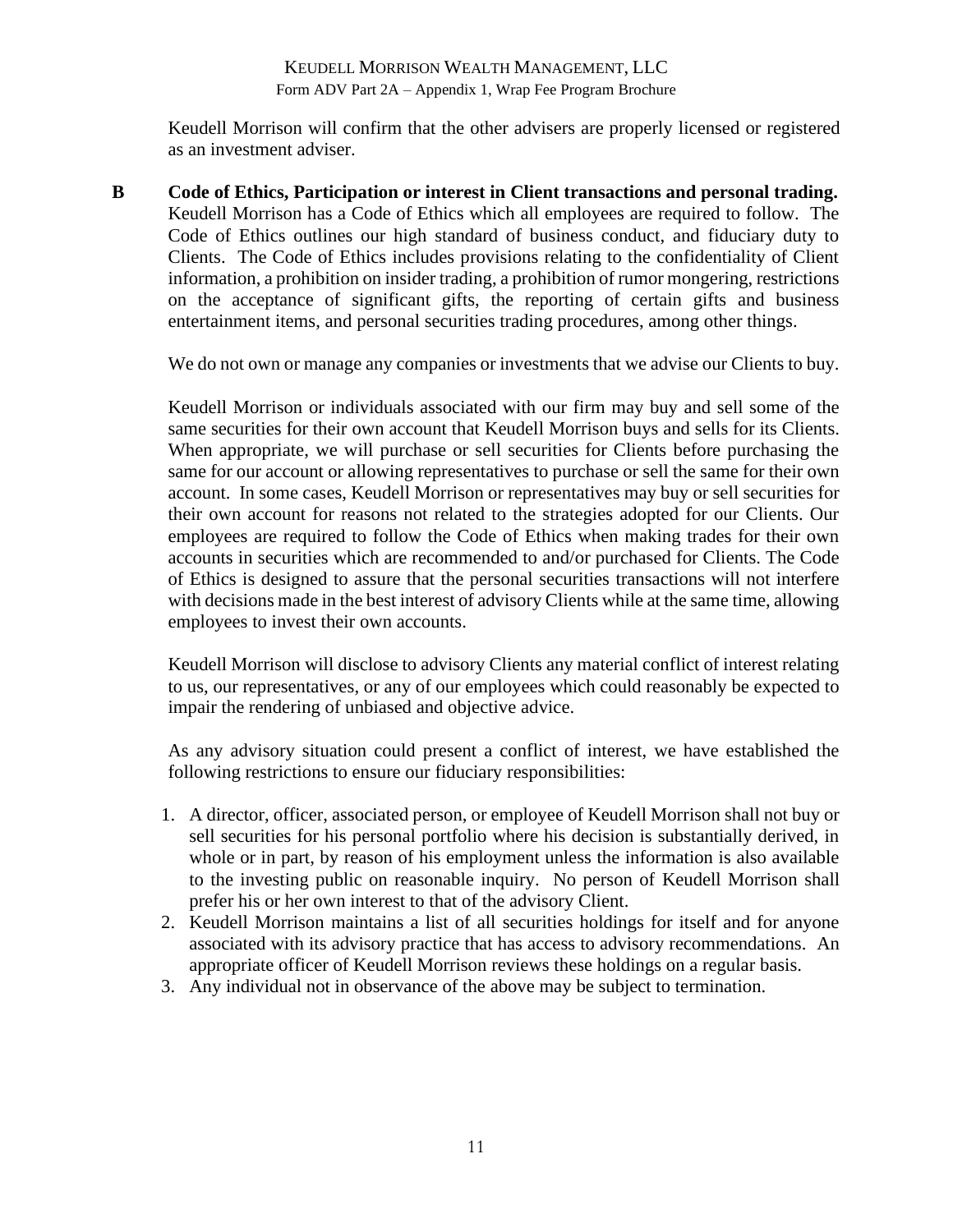#### **Review of Accounts.**

Accounts are reviewed by Michael Morrison who is responsible for overseeing all investment advisory activities for the firm. The frequency of reviews is determined based on the Client's investment objectives. Accounts are generally reviewed quarterly, but in any event, no less than annually.

More frequent reviews may be triggered by a change in Client's investment objectives; tax considerations; large deposits or withdrawals; large sales or purchases; loss of confidence in corporate management; or, changes in the economic climate.

Investment advisory Clients receive standard account statements from the custodian of their accounts on a monthly basis. Keudell Morrison also provides Clients with a written report summarizing the account activity generally quarterly, but in any event, no less than annually.

#### **Client Referrals and Other Compensation.**

Keudell Morrison has no arrangements, written or oral, in which we are compensated for referrals.

#### **Client Experience Panel disclosure**

Advisor serves on the Schwab Advisor Services Technology, Operations and Service Advisory Board (the "TOS Advisory Board"). As described under Item 9 of this Form ADV, advisor may recommend that clients establish brokerage accounts with TD Ameritrade to maintain custody of the clients' assets and effect trades for their accounts. The TOS Advisory Board consists of representatives of independent investment advisory firms who have been invited by Schwab management to participate in meetings and discussions of Schwab Advisor Services' services for independent investment advisory firms and their clients. TOS Advisory Board members enter nondisclosure agreements with Schwab under which they agree not to disclose confidential information shared with them. This information generally does not include material nonpublic information about the Charles Schwab Corporation, whose common stock is listed for public trading on the New York Stock Exchange (symbol SCHW). The TOS Advisory Board meets in person or virtually approximately twice per year and has periodic conference calls scheduled as needed. TOS Advisory Board members are not compensated by Schwab for their service, but Schwab does pay for or reimburse TOS Advisory Board members' travel, lodging, meals and other incidental expenses incurred in attending Board meetings.